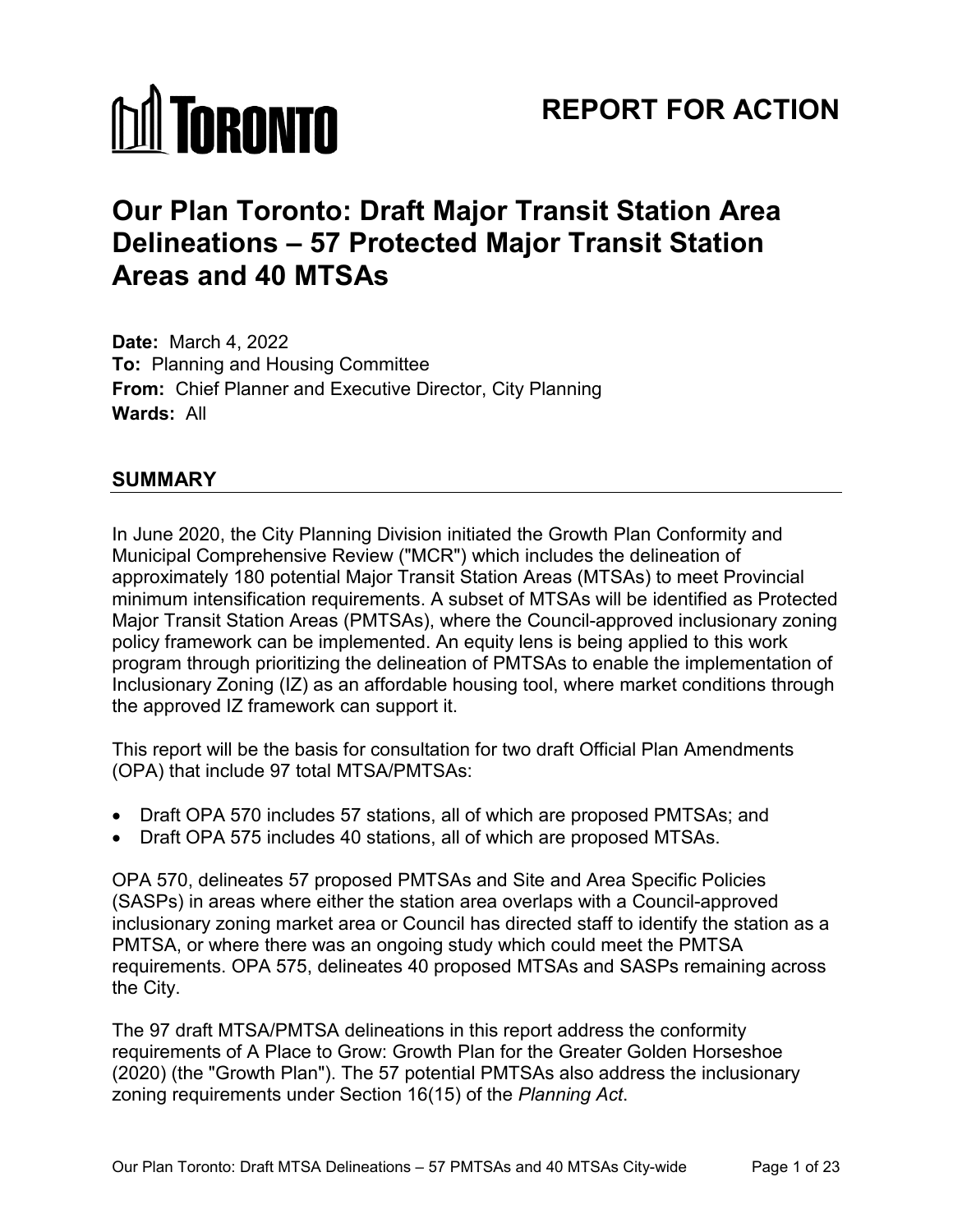For each of the 97 station areas, a draft Site and Area Specific Policy (SASP) establishes a minimum density target (residents and jobs per hectare) that meet or exceed the Growth Plan's targets. For potential PMTSAs, the SASPs also include minimum development density (Floor Space Index ("FSI") or minimum number of units). Both of these minimum density measures are based on the following Council-approved development framework: in effect Official Plan land use designations within the identified areas; as-of-right zoning by-law permissions; density permissions included in secondary plans; and approved developments that have not yet been built.

The density measures included in the SASPs are minimums and do not preclude the submission, staff review, and Council approval of any new development applications that may exceed these minimums. In many cases, it is expected that development in Mixed-Use Areas will exceed these minimums. Updates to Zoning By-laws will follow the Minister's approval of the final OPA to ensure consistency with the identified minimum densities in each SASP

City Planning will use these draft 57 PMTSAs (OPA 570) and 40 MTSAs (OPA 575) as a basis for consultation, prior to advancing a final Report for City Council's adoption. The Minister of Municipal Affairs and Housing is the approval authority for the delineation of MTSAs and PMTSAs. There is no appeal of the Minister's decision.

#### **RECOMMENDATIONS**

The Chief Planner and Executive Director, City Planning, recommends that:

1. Planning and Housing Committee authorize the Chief Planner and Executive Director, City Planning to use the proposed Official Plan Amendment, attached as Attachment 3 to the report (March 4, 2022) from the Chief Planner and Executive Director, City Planning as a basis for consultation and bring forward a Final Report by July 5, 2022.

#### **FINANCIAL IMPACT**

The City Planning Division confirms that there are no financial implications resulting from the recommendations included in this report in the current budget year.

#### **EQUITY IMPACT STATEMENT**

The Official Plan provides a vision for the City grounded in principles that assure a successful and healthy future. A founding principle of the Official Plan is that Toronto's future must be diverse, inclusive and equitable. The provision of adequate and affordable housing is the cornerstone of building inclusive and equitable communities.

The draft Official Plan Amendment 570, includes 57 Protected Major Transit Station Areas City-wide. Delineation of PMTSAs will help advance the implementation of

Our Plan Toronto: Draft MTSA Delineations – 57 PMTSAs and 40 MTSAs City-wide Page 2 of 23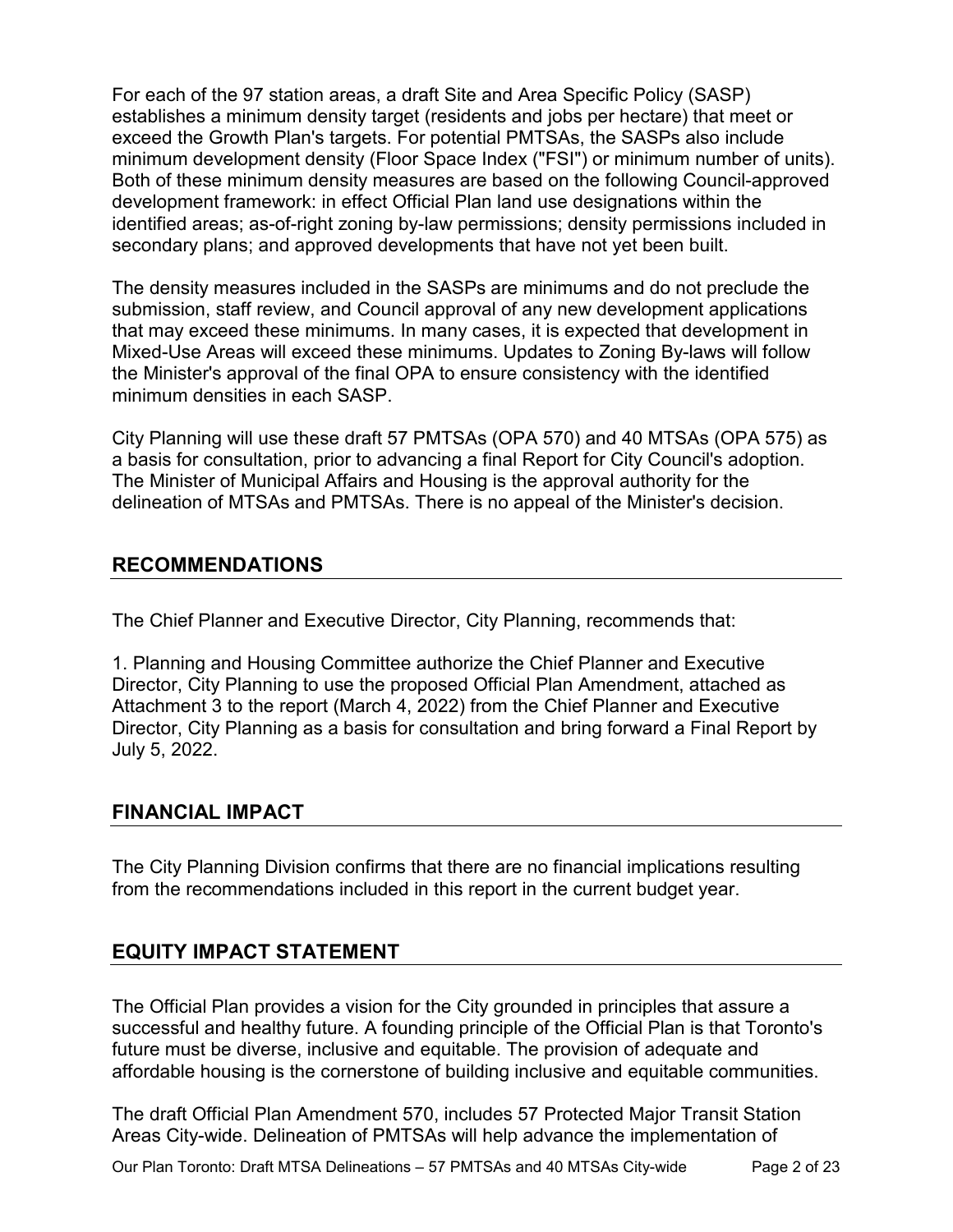Provincial policy requirements that would enable the use of inclusionary zoning policies, which are now effect, can increase the supply of affordable housing across the City.

#### **DECISION HISTORY**

At its meeting on June 29, 2020, City Council approved the recommended approach and work plan Growth Plan Conformity and Municipal Comprehensive Review (MCR) - Work Plan (PH 14.4). Council approved a prioritization strategy for the delineation of approximately 180 Major Transit Station Areas (MTSAs) across the City that advances the delineation of PMTSAs before completion of the MCR to support the implementation of inclusionary zoning. The report can be found at the following link: <http://app.toronto.ca/tmmis/viewAgendaItemHistory.do?item=2020.PH14.4>

At its meeting on December 16, 2020, City Council adopted Official Plan Amendment 482 (OPA 482), Protected Major Transit Station Areas, for the Finch West Transit Station Area and Sentinel Transit Station Area, and Official Plan Amendment 482 (OPA 483), Keele Finch Secondary Plan. OPA 482 introduced the City's first Protected Major Transit Station Areas under section 16(15) of the *Planning Act*. OPA 482 has been submitted to the Minister of Municipal Affairs and Housing for approval. The report can be found at the following link:

<http://app.toronto.ca/tmmis/viewAgendaItemHistory.do?item=2020.PH19.1>

At its meeting on November 9, 2021, City Council adopted Inclusionary Zoning Official Plan Amendment and Draft Implementation Guidelines. This included the adoption of Inclusionary Zoning Official Plan policies, Zoning By-law provisions and draft implementation Guidelines for consultation. Inclusionary Zoning is permitted by the Province within Protected Major Transit Station Areas (PMTSAs). The Inclusionary Zoning framework is now in effect. The report can be found at the following link: <https://www.toronto.ca/legdocs/mmis/2021/ph/bgrd/backgroundfile-172118.pdf>

At its meeting on November 25, 2021, Planning and Housing Committee approved for consultation Expanding Housing Options in Neighbourhoods: Multiplex Study - Interim Report. This study explored expanding Multiplex housing permissions related to a number of City and Provincial policy objectives to provide a full range of housing options to Torontonians, in a form that makes efficient use of land, infrastructure, and existing services. The outcome of this report is to undertake technical review, further research and consultation. The report can be found at the following link: <http://app.toronto.ca/tmmis/viewAgendaItemHistory.do?item=2021.PH29.9>

At its meeting on January 12, 2022, Planning and Housing Committee approved for consultation 23 Protected Major Transit Station Areas along the Bloor-Danforth Corridor for consultation. The report can be found at the following link: <http://app.toronto.ca/tmmis/viewAgendaItemHistory.do?item=2022.PH30.4>

At its meeting on February 2, 2022, City Council adopted Official Plan Amendment 524 (OPA 524) for 16 final Protected Major Transit Station Areas within the Downtown Plan, and City-wide Interpretation Policies. OPA 524 has been submitted to the Minister of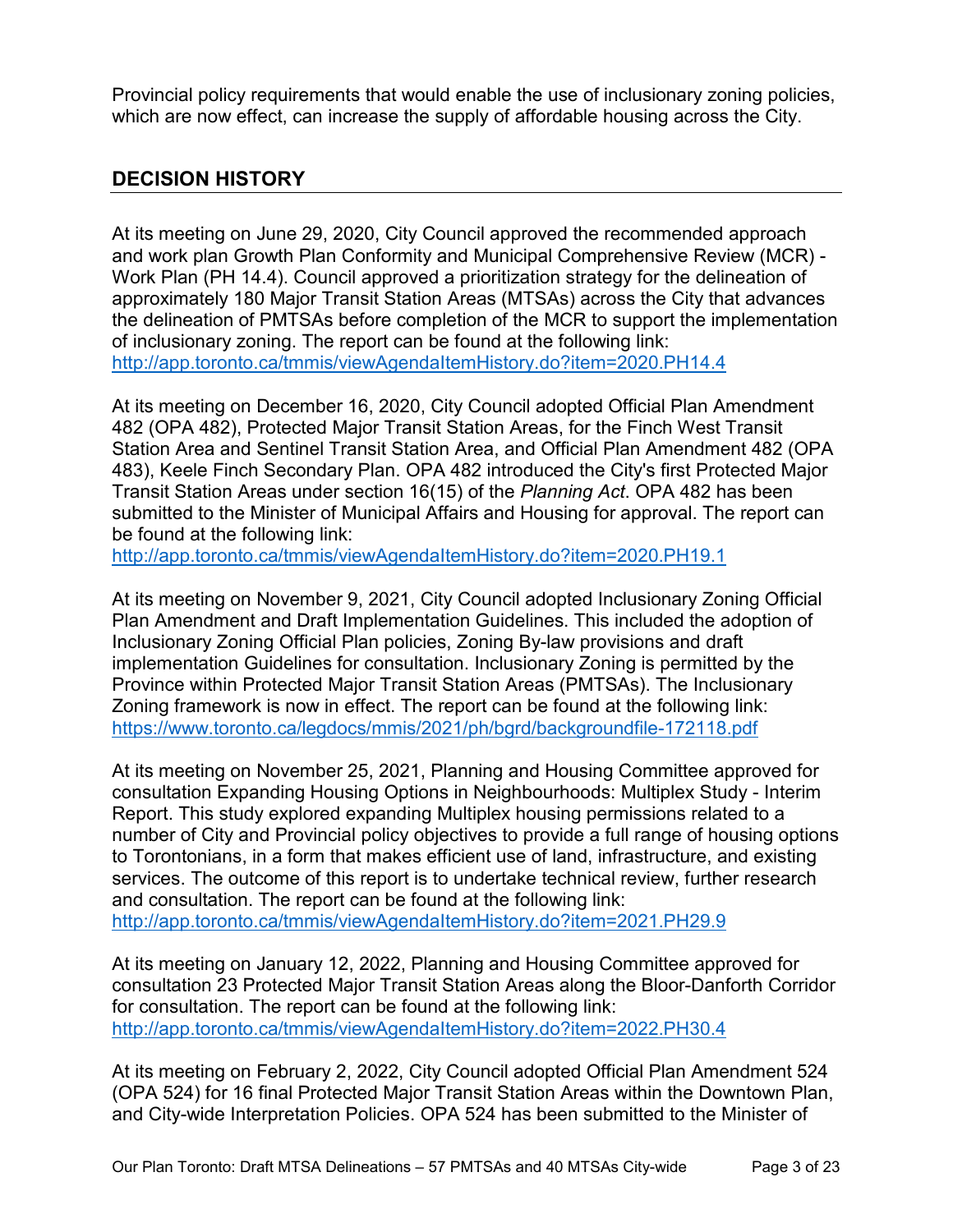Municipal Affairs and Housing for approval. The report can be found at the following link:<http://app.toronto.ca/tmmis/viewAgendaItemHistory.do?item=2022.PH30.3>

#### **BACKGROUND**

In June 2020, City Council approved the work plan for the City-initiated Growth Plan Conformity and Municipal Comprehensive Review (MCR). A significant component of this work is the implementation of an intensification strategy that directs Transit Oriented Development (TOD) and prioritizes growth where transit and other infrastructure currently exists or is planned. A summary of Frequently Used Terms is included in Attachment 1.

#### **Planning for Major Transit Station Areas**

The City is required to update its Official Plan through the MCR to include the approximately 180 MTSAs identified across the City. The Growth Plan requires that MTSAs are delineated to "maximize the size of the area and number of potential transit users that are within walking distance of the station". The Official Plan must prioritize planning the MTSAs in a manner that implements the Growth Plan (including directing growth, protecting natural heritage and supporting Transit Oriented Development).

The Growth Plan conformity exercise requires municipalities to demonstrate that a plan is in place for the following MTSA minimum density targets: 200 residents and jobs per hectare for subways; 160 residents and jobs per hectare for light rail transit; and 150 residents and jobs for GO Transit rail. Staff will implement outcomes of recently completed planning studies when delineating MTSAs to avoid duplicating work that has already been completed (or nearing completion) and adopted by Council. In the absence of local area studies, complete with community consultation and detailed contextual analysis, staff's delineation of MTSAs are intended to reflect the minimum requirements set out by the Growth Plan, unless other targets are determined appropriate.

#### **Protected Major Transit Station Areas and Inclusionary Zoning**

Protected Major Transit Station Areas (PMTSAs) are a subset of the approximately 180 potential MTSAs. Both MTSAs and PMTSAs require a municipality to delineate the area boundaries, identify a planned density target, and demonstrate implementation through planning policies/define authorized land uses. Additionally, PMTSAs require the identification of minimum densities for the buildings and structures contained within the delineated area. The identification of a PMTSA is a prerequisite of the Province for the City to implement Inclusionary Zoning bylaws under the *Planning Act* Section 16(15).

Under Policy 2.2.4.5 of the Growth Plan, the City can delineate PMTSAs before the MCR is completed provided the delineation is in accordance with Section 16(15) of the *Planning Act.* The Minister's Decision on PMTSAs cannot be appealed to the Ontario Land Tribunal. No amendments to a PMTSA are permitted without the approval of the Minister, inclusive of minor variances. PMTSAs have been identified when the stations are located within an Inclusionary Zoning Market Area shown on Map 37 of the Official

Our Plan Toronto: Draft MTSA Delineations – 57 PMTSAs and 40 MTSAs City-wide Page 4 of 23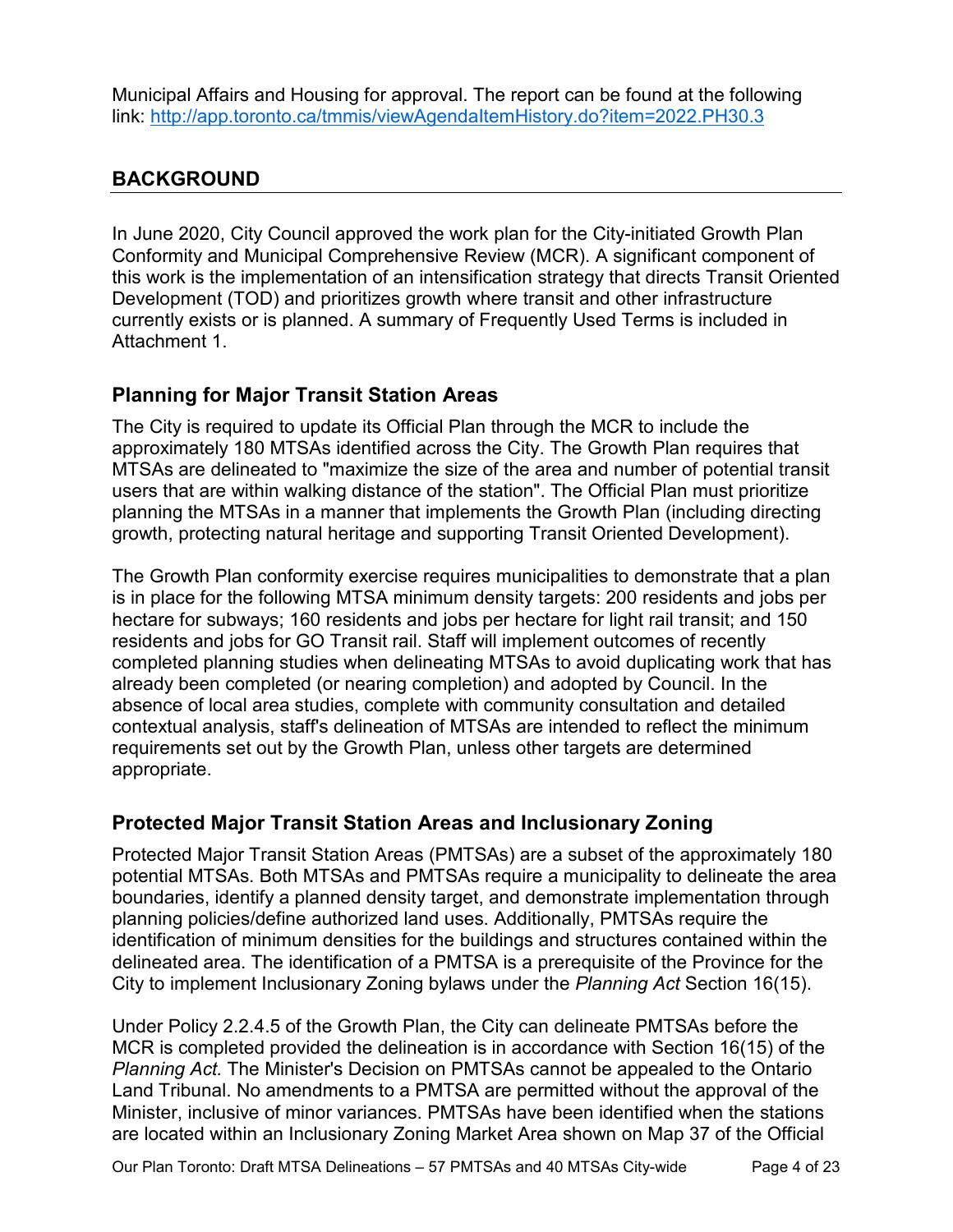Plan, where Council has directed staff to identify the station as a PMTSA, or where there was an ongoing study which could complete the PMTSA requirements. Within PMTSAs the City is able to require affordable housing as a part of new development, as per the Inclusionary Zoning policy and OPA 557 (see: [PH 28.1\)](http://app.toronto.ca/tmmis/viewAgendaItemHistory.do?item=2021.PH28.1).

#### **COMMENTS**

This report is part of the intensification strategy outlined in City Planning's Growth Plan Conformity and MCR Work Plan [\(PH 14.4\)](https://www.toronto.ca/legdocs/mmis/2020/ph/bgrd/backgroundfile-147670.pdf). The identification and delineation of Major Transit Station Areas (MTSAs) and Protected Major Transit Station Areas (PMTSAs) are a key component of the intensification strategy to prioritize growth in areas proximate to where transit exists or is planned. This report demonstrates that the City has a planning framework in place to meet the Growth Plan's minimum planned density targets at all 97 stations presented in draft OPA 570 and 575.

This report describes 97 draft MTSA/PMTSAs (57 PMTSAs and 40 MTSAs) for consultation (Attachment 2 and Attachment 3). These 97 existing or planned stations fall along the City's subway lines and Priority Transit Corridors (identified on Schedule 2 of the Growth Plan) and includes: 40 subway, 46 LRT, and 11 GO Rail stations (Key Map in Attachment 2).

Planning within MTSA/PMTSAs will follow a phased approach. This report is the first step and presents for consultation: 1) MTSA/PMTSA delineations; 2) a minimum planned density (expressed in people and jobs per hectare); and 3) in the case of PMTSAs only, a minimum development density (expressed in Floor Space Index or minimum units). Following consultation, draft MTSAs will be presented as a final Official Plan Amendment (OPA) to Planning and Housing Committee and Council. Counciladopted OPAs will be sent to the Minister of Municipal Affairs and Housing for approval. Subsequent zoning or potential local area based studies will be undertaken following the Minister's approval.

This report includes more than half of the City's MTSA/PMTSAs. To date, 49 PMTSAs and four MTSAs have been presented to Planning and Housing Committee in either draft or final form. Beyond this report, 14 proposed MTSA/PMTSAs will still require delineation and a more detailed planning analysis to demonstrate that there is a planning framework in place to meet the Province's minimum density targets.

The land use designations presented within these 97 MTSA/PMTSAs are consistent with the Official Plan, relevant Secondary Plans and existing SASPs. The Provincial minimum density targets require that the City plan for both people and jobs per hectare. The land uses within a given MTSA/PMTSA may include a mix of uses including residential, institutional and employment development permissions; or in the case of lands designated as either *Core* or *General Employment Areas*, permitted land uses would be limited to those identified in the applicable land use policy.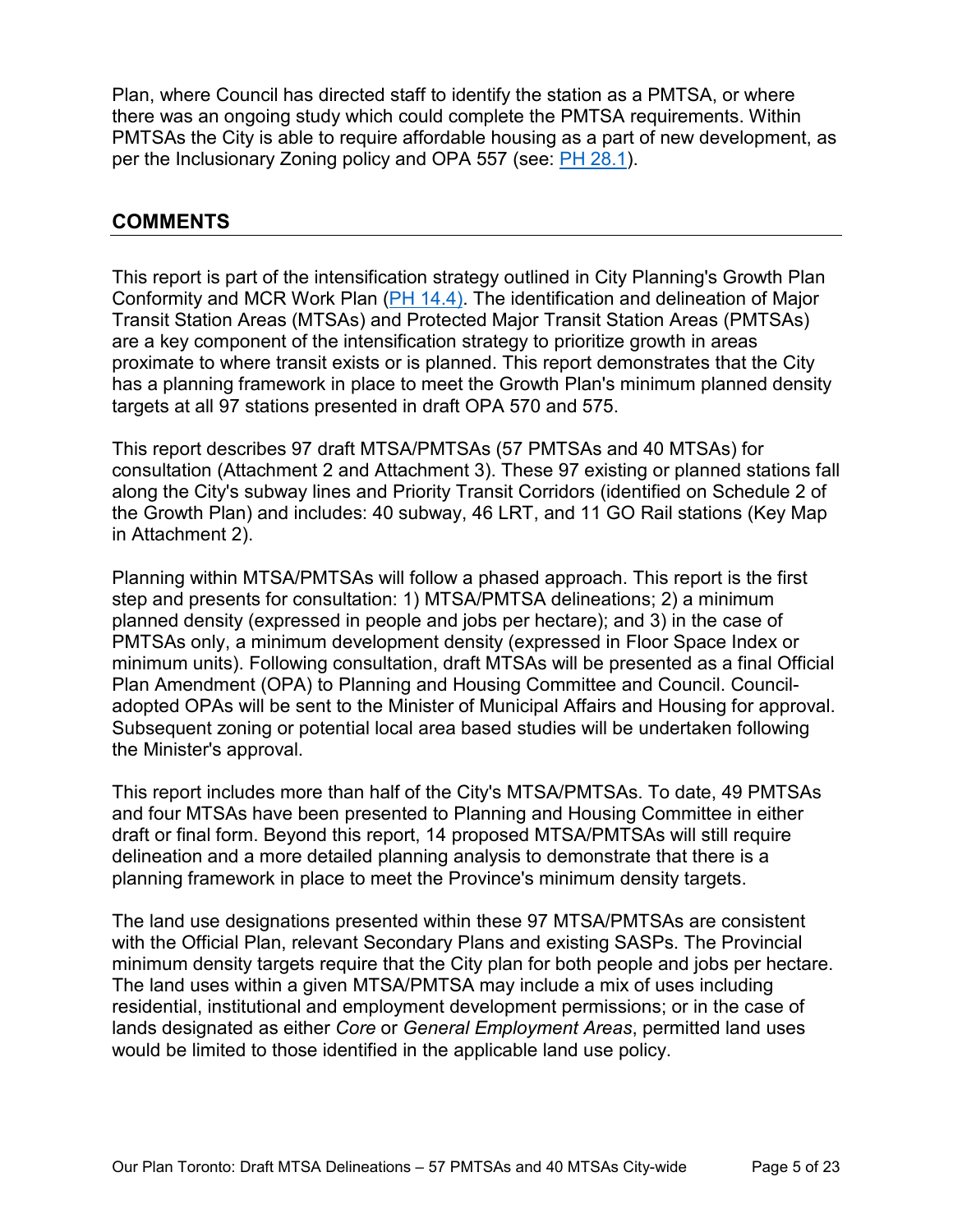#### **Draft OPAs 570 & 575**

Draft OPA 570 (Attachment 3) and draft OPA 575 (Attachment 4) were developed for consultation and include the proposed delineation for 97 MTSA/PMTSAs. Draft OPA 570 includes the 57 PMTSAs, and Draft OPA 575 includes 40 MTSAs considered in this report. Following consultation these proposed MTSAs/PMTSAs will be finalized and presented to Planning and Housing Committee and City Council for consideration. If adopted and approved, the Site and Area Specific Policies (SASPs) will be added to a new Chapter 8 of the Official Plan. Updates to Zoning By-laws will follow the adoption of these final OPAs to ensure consistency with the identified minimum densities in the corresponding SASPs. This will enable development to take place as of right in accordance with the SASP.

The identification of new minimum density targets do not propose any changes to existing maximum development permissions within these delineated areas. The density measures presented within these 97 draft SASPs are minimums to be included within the Official Plan. These minimum densities do not preclude future applications or studies from seeking greater density permissions. Future zoning updates and local studies would consider additional density and other growth related infrastructure where appropriate.

The minimum planned density calculations for the 97 potential MTSA/PMTSAs presented in this report include:

- estimated people and jobs from development applications which are approved but not yet built,
- density permissions included in existing secondary plans or those resulting from local area studies, and
- in the absence of these other permissions, as-of-right zoning.

Further changes to the land use designations or density permissions above the minimums could come as a result of local area studies or the outcomes of City-wide exercises including Expanding Housing Options in Neighbourhoods (EHON).

Figure 1 illustrates the components of Minimum Planned Density. This is a requirement of the Growth Plan to demonstrate that the City has a plan in place to achieve conformity with the minimum density targets. In addition to the minimum planned density, Figure 1 also illustrates the net effect that future development applications, local area or citywide planning studies may have on the existing permissions within a MTSA/PMTSA.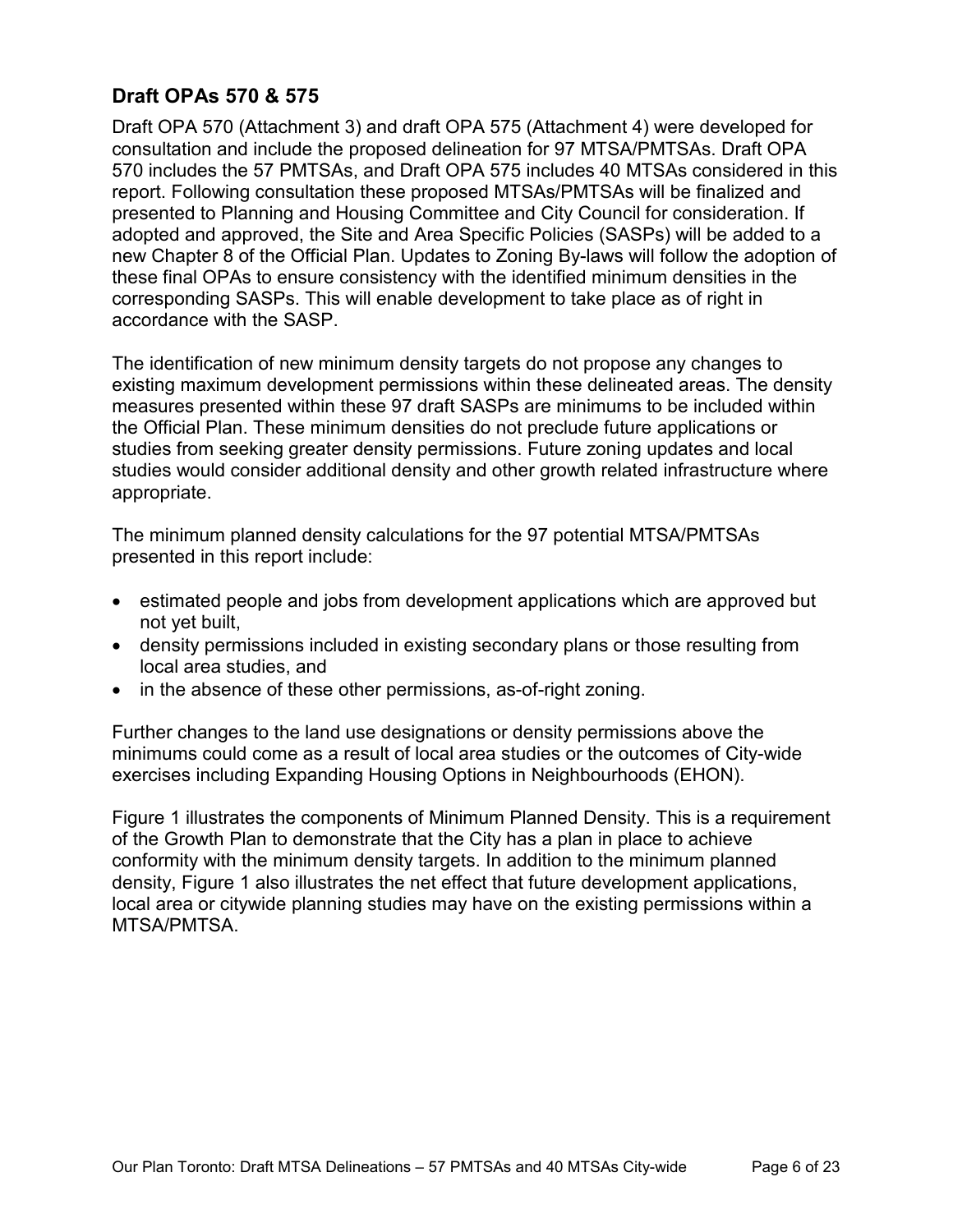



In line with Provincial requirements, City Planning is delineating MTSAs/PMTSAs for planned stations on subway lines and those on identified Priority Transit Corridors in Schedule 2 of the Growth Plan, as per policy 2.2.4.2 of the Growth Plan. Of the 97 stations presented in this report, 35 are existing stations (in operation), and 62 are planned future stations. This includes stations under construction (e.g. Finch West and Eglinton Crosstown LRTs), planned subways (e.g. Ontario Line, Yonge North extension), and transit corridors identified in the Growth Plan (e.g. Sheppard East LRT).

### **PMTSAs - Prerequisite for Inclusionary Zoning**

The City's ability to implement Inclusionary Zoning is limited to PMTSAs or areas where the Minister has ordered a Development Permit System. In November 2021, City Council adopted a new Inclusionary Zoning policy framework [\(Item PH28.1\)](http://app.toronto.ca/tmmis/viewAgendaItemHistory.do?item=2021.PH28.1). The Inclusionary Zoning policy framework will require that affordable housing be included in certain new developments around transit stations, helping to create opportunities for low and moderate income individuals and families to access affordable housing across the city. The framework is intended to support the creation of mixed-income, complete and equitable communities in accordance with Provincial Plans and policies. Inclusionary Zoning will be implemented on the date that is the later of September 18, 2022 and the date of the Minister's approval of a Protected Major Transition Area (PMTSA).

The 57 draft PMTSAs identified in this report are all within an Inclusionary Zoning Market Area shown on Map 37 of the Official Plan. The market area analysis was conducted to identify areas of the City that have the capacity to absorb Inclusionary Zoning requirements while ensuring continued development viability. As directed by City Council, the market area analysis will be updated in 2023.

#### **Employment Areas with Conversion Requests in MTSAs**

Concurrent to the work on delineating proposed MTSAs/PMTSAs, staff are also reviewing approximately 140 requests to convert lands designated as *Core* or *General*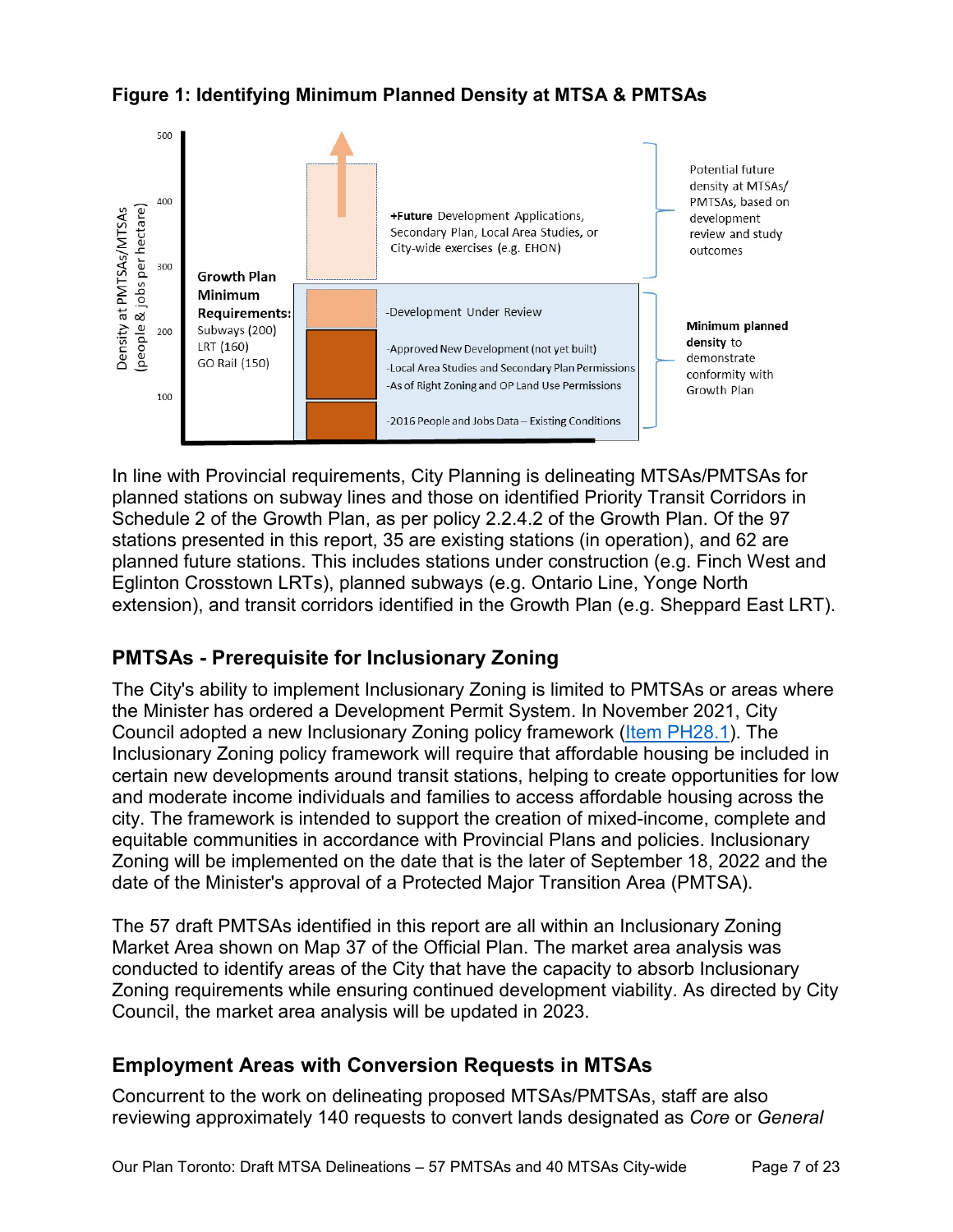*Employment Areas*, to permit residential and other non-permitted uses. Several requested conversion sites fall within the draft MTSAs/PMTSAs, for which the delineations and minimum densities are subject to Ministerial approval.

The location of any particular conversion request within a MTSA or PMTSA still requires municipal assessment and does not automatically grant a successful employment conversion. The Provincial minimum density targets require that the City plan for both people and jobs per hectare. Provincial MTSA/PMTSA policies do not automatically confer residential permissions to employment designated lands. For the requests currently under review, the Growth Plan only allows conversions of employment areas to permit residential uses (and other non-employment uses) through a Municipal Comprehensive Review.

# **Ongoing Planning Studies**

A small number of MTSAs/PMTSAs considered in this report have existing planning studies that are currently underway. This includes an update to the Downsview Area Secondary Plan, and planning studies for areas including Jane-Finch and Little Jamaica. These studies may result in changes to the land use designations presented within the proposed SASPs in Attachments 3 and 4. The progress of these studies will be reviewed throughout the draft MTSA/PMTSA consultation process and may inform future recommendations to Planning and Housing Committee.

# **Site and Area Specific Policy (SASP) Components**

#### **1. Draft Delineations**

In accordance with provincial requirements, the boundaries of each proposed MTSA/PMTSA were delineated based on an analysis of walking distance from the station using existing and planned sidewalks, trails, and city-maintained pathways. Parcels within an estimated 10-minute walk (approximately 500 – 800 metre walking) to the station are included within the proposed delineated area. The analysis also included identifying accessible connections and barriers for those with mobility impairments. This analysis took into account the connectivity to stations using existing streets, pedestrian access, limitations or constraints that could impede walkability/ mobility (e.g. steep ravine, impassable infrastructure, impact of a back facing lot), and any unique or special characteristics of the local area. The delineated areas for each proposed MTSA/PMTSA are shown as 'Map 1' on each SASP in Attachments 3 and 4.

#### **2. Minimum Planned Density (People and Jobs per Hectare)**

The minimum population and employment targets for each of the 97 proposed MTSA/PMTSAs are identified in tables 1- 4 below and in the individual SASPs (Attachment 3). These targets all meet or exceed the minimum people and jobs per hectare targets set out in Growth Plan policy 2.2.4.3.

The proposed minimum population and employment targets are intended to apply across the entire delineated area for each proposed MTSA/PMTSA. As the entire delineated area is planned collectively to meet or exceed the established targets, this may result in individual developments not meeting the population and employment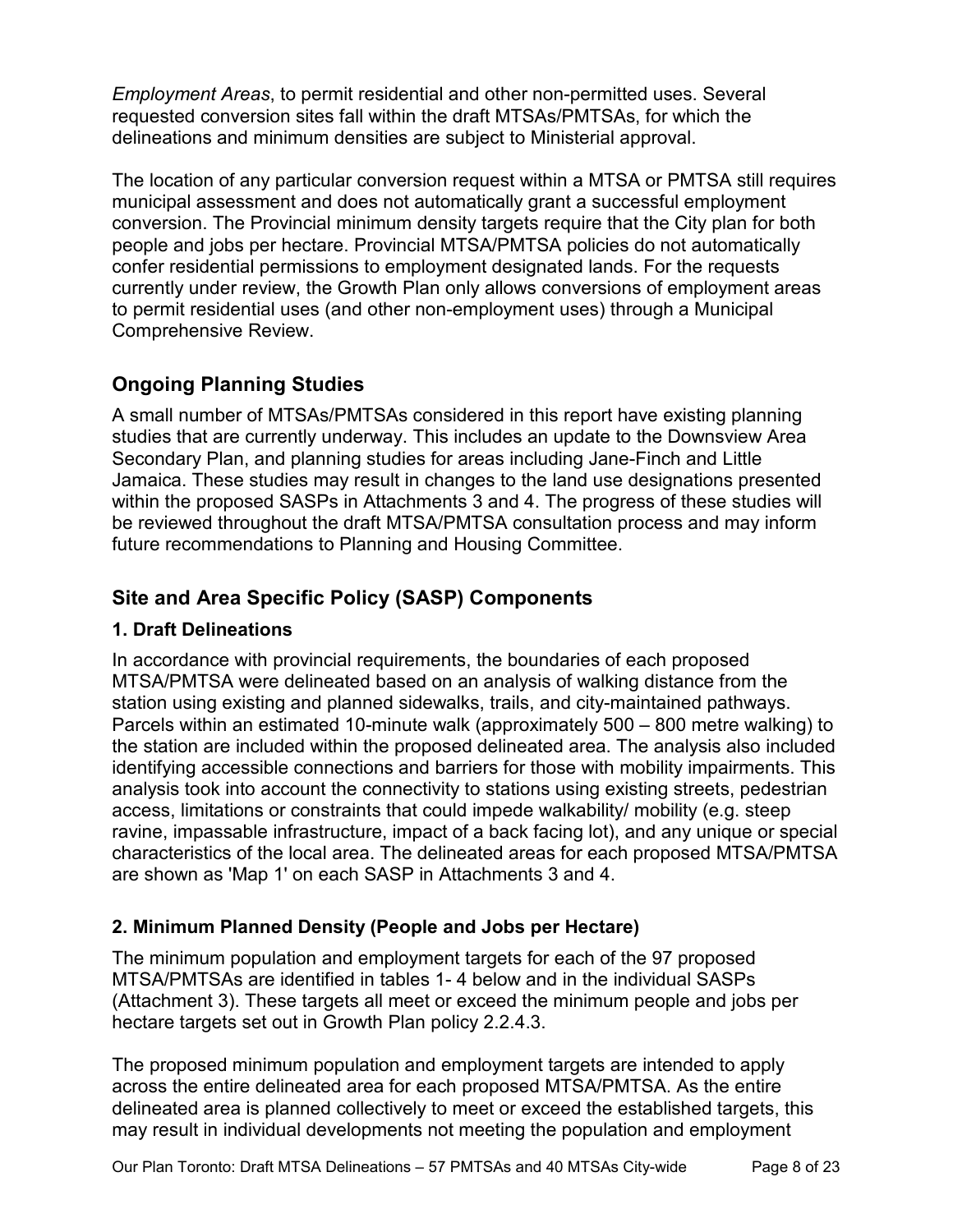targets. The intent of the proposed MTSA/PMTSA framework is to recognize that some areas within the delineated area will intensify more than others as development occurs over time.

The following proposed MTSA/PMTSA minimum planned density (people and jobs per hectare) are identified in the four tables below, organized in alphabetical order by Community Council District Area. Note that some station areas fall within multiple districts and will be listed in all applicable district tables below:

| <b>Station Name</b>    | <b>SASP</b><br># | <b>Proposed</b><br>Min.<br><b>Density</b><br><b>Target</b><br>(people &<br>jobs per ha) | <b>Transit Line</b>           | <b>MTSA</b><br><b>or</b><br><b>PMTSA</b> | <b>SASP</b><br><b>Found in</b><br><b>Attachment</b><br># |
|------------------------|------------------|-----------------------------------------------------------------------------------------|-------------------------------|------------------------------------------|----------------------------------------------------------|
| Albion                 | 707              | 160                                                                                     | Line 6 - Finch<br>West        | <b>MTSA</b>                              | 4                                                        |
| Caledonia              | 674              | 160                                                                                     | Line 5 - Eglinton             | <b>PMTSA</b>                             | 3                                                        |
| <b>Downsview Park</b>  | 732              | 200                                                                                     | Line 1 - Yonge-<br>University | <b>MTSA</b>                              | $\overline{4}$                                           |
| Driftwood              | 697              | 160                                                                                     | Line 6 - Finch<br>West        | <b>PMTSA</b>                             | 3                                                        |
| Duncanwoods            | 703              | 160                                                                                     | Line 6 - Finch<br>West        | <b>PMTSA</b>                             | 3                                                        |
| Emery                  | 701              | 160                                                                                     | Line 6 - Finch<br>West        | <b>PMTSA</b>                             | 3                                                        |
| <b>Etobicoke North</b> | 696              | 150                                                                                     | GO - Kitchener                | <b>MTSA</b>                              | $\overline{4}$                                           |
| Islington              | 627              | 300                                                                                     | Line 2 - Bloor-<br>Danforth   | <b>PMTSA</b>                             | 3                                                        |
| Jane and Finch         | 698              | 200                                                                                     | Line 6 - Finch<br>West        | <b>PMTSA</b>                             | 3                                                        |
| Keelesdale             | 673              | 160                                                                                     | Line 5 - Eglinton             | <b>PMTSA</b>                             | 3                                                        |
| <b>Kipling</b>         | 626              | 300                                                                                     | Line 2 - Bloor-<br>Danforth   | <b>PMTSA</b>                             | 3                                                        |

**Table 1: Proposed MTSAs and PMTSAs in Etobicoke York District**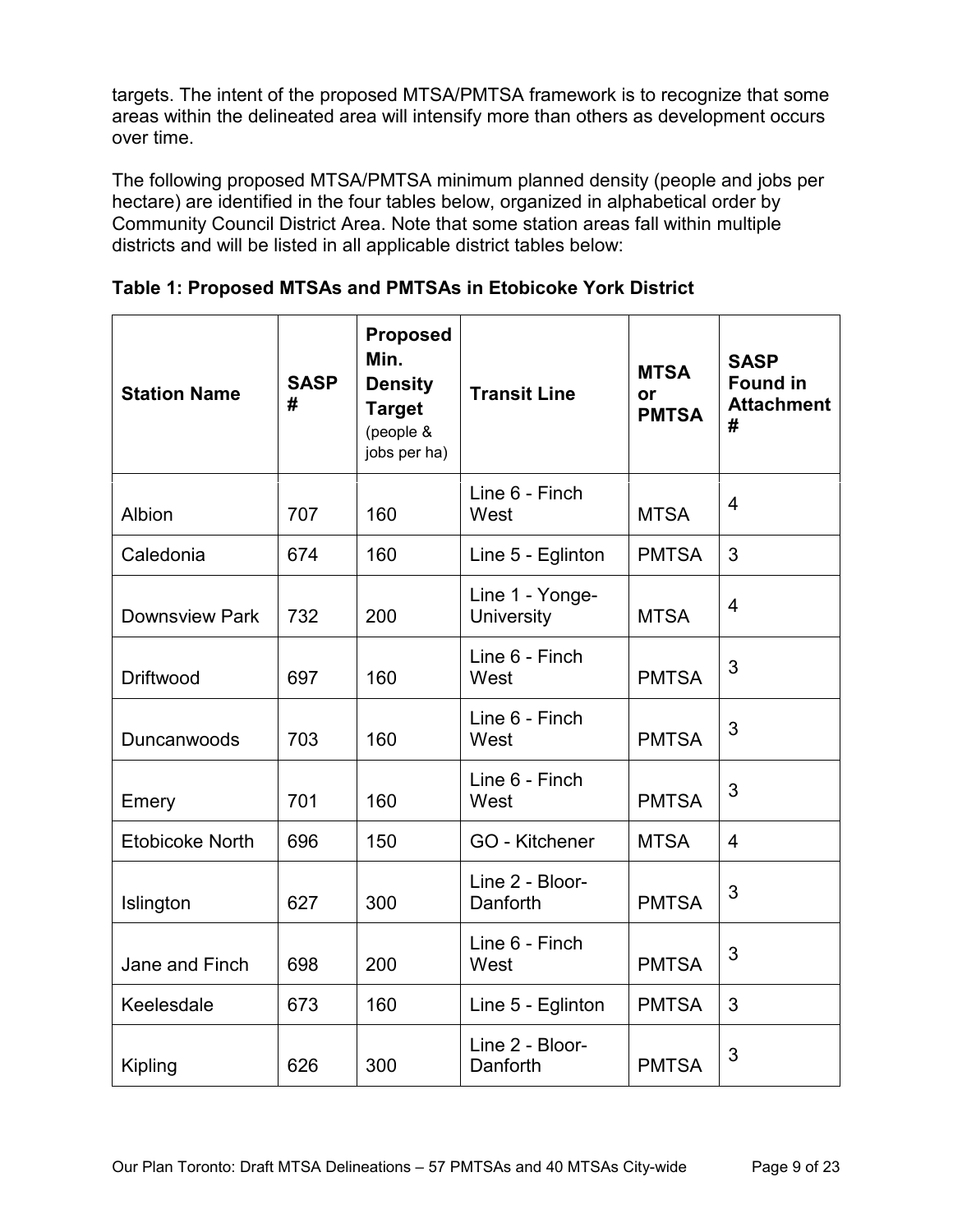| <b>Station Name</b>     | <b>SASP</b><br># | <b>Proposed</b><br>Min.<br><b>Density</b><br><b>Target</b><br>(people &<br>jobs per ha) | <b>Transit Line</b>                   | <b>MTSA</b><br>or<br><b>PMTSA</b> | <b>SASP</b><br><b>Found in</b><br><b>Attachment</b><br># |
|-------------------------|------------------|-----------------------------------------------------------------------------------------|---------------------------------------|-----------------------------------|----------------------------------------------------------|
| <b>Milvan Rumike</b>    | 702              | 160                                                                                     | Line 6 - Finch<br>West                | <b>PMTSA</b>                      | 3                                                        |
| Mimico                  | 692              | 200                                                                                     | GO - Lakeshore                        | <b>PMTSA</b>                      | 3                                                        |
| <b>Mount Olive</b>      | 705              | 160                                                                                     | Line 6 - Finch<br><b>MTSA</b><br>West |                                   | 4                                                        |
| <b>Norfinch Oakdale</b> | 699              | 160                                                                                     | Line 6 - Finch<br>West                | <b>PMTSA</b>                      |                                                          |
| Park Lawn               | 757              | 400                                                                                     | GO - Lakeshore                        | <b>PMTSA</b>                      | 3                                                        |
| Pearldale               | 704              | 160                                                                                     | Line 6 - Finch<br>West                | <b>PMTSA</b>                      | 3                                                        |
| <b>Signet Arrow</b>     | 700              | 160                                                                                     | Line 6 - Finch<br>West                | <b>PMTSA</b>                      | 3                                                        |
| Stevenson               | 706              | 160                                                                                     | Line 6 - Finch<br>West<br><b>MTSA</b> |                                   | $\overline{4}$                                           |
| Westmore                | 708              | 160                                                                                     | Line 6 - Finch<br>West                | <b>MTSA</b>                       | 4                                                        |
| Weston                  | 695              | 200                                                                                     | <b>GO - Kitchener</b>                 | <b>MTSA</b>                       | 4                                                        |
| Woodbine                | 758              | 150                                                                                     | <b>GO</b> - Kitchener<br><b>MTSA</b>  |                                   | 4                                                        |

# **Table 2: Proposed MTSAs and PMTSAs in North York District**

| <b>Station Name</b>       | <b>SASP</b><br># | <b>Proposed</b><br>Min.<br><b>Density</b><br><b>Target</b><br>(people &<br>jobs per ha) | <b>Transit Line</b> | <b>MTSA</b><br>or<br><b>PMTSA</b> | <b>SASP</b><br><b>Found in</b><br><b>Attachment</b><br># |
|---------------------------|------------------|-----------------------------------------------------------------------------------------|---------------------|-----------------------------------|----------------------------------------------------------|
| Aga Khan Park<br>& Museum | 684              | 200                                                                                     | Line 5 - Eglinton   | <b>MTSA</b>                       | 4                                                        |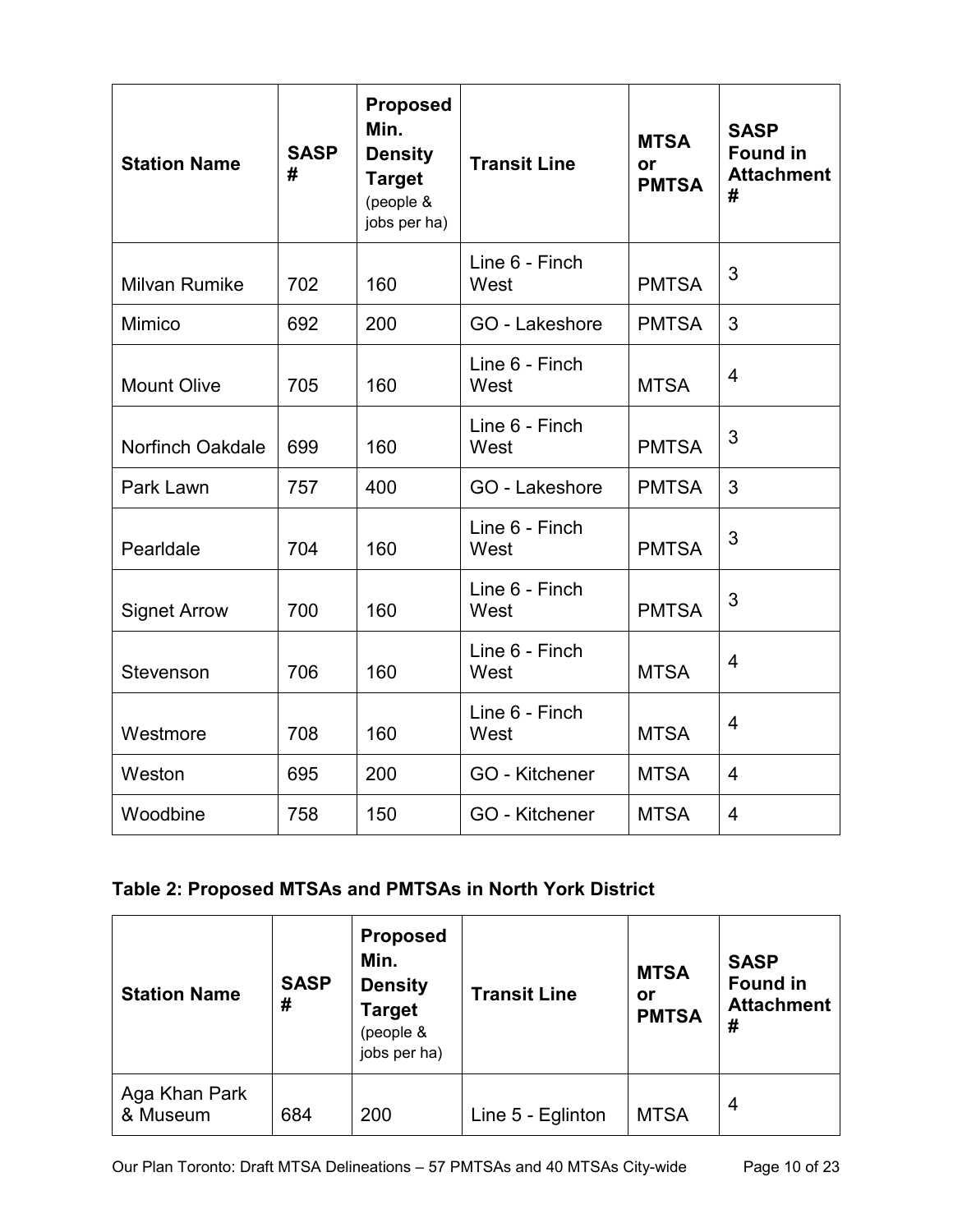| <b>Station Name</b>   | <b>SASP</b><br># | <b>Proposed</b><br>Min.<br><b>Density</b><br><b>Target</b><br>(people &<br>jobs per ha) | <b>Transit Line</b>                                  | <b>MTSA</b><br>or<br><b>PMTSA</b> | <b>SASP</b><br><b>Found in</b><br><b>Attachment</b><br># |
|-----------------------|------------------|-----------------------------------------------------------------------------------------|------------------------------------------------------|-----------------------------------|----------------------------------------------------------|
| <b>Bayview</b>        | 728              | 200                                                                                     | Line 4 -<br>Sheppard                                 | <b>MTSA</b>                       | 4                                                        |
| <b>Bessarion</b>      | 730              | 300                                                                                     | Line 4 -<br>Sheppard                                 | <b>MTSA</b>                       | 4                                                        |
| Caledonia             | 674              | 160                                                                                     | Line 5 - Eglinton                                    | <b>PMTSA</b>                      | 3                                                        |
| Consumers             | 739              | 200                                                                                     | <b>Sheppard LRT</b>                                  | <b>MTSA</b>                       | $\overline{4}$                                           |
| Don Mills             | 731              | 250                                                                                     | Line 4 -<br><b>MTSA</b><br>Sheppard                  |                                   | $\overline{4}$                                           |
| <b>Downsview Park</b> | 732              | 200                                                                                     | Line 1 - Yonge-<br><b>MTSA</b><br>University         |                                   | $\overline{4}$                                           |
| Eglinton              | 723              | 600                                                                                     | Line 1 - Yonge-<br><b>PMTSA</b><br><b>University</b> |                                   | 3                                                        |
| <b>Eglinton West</b>  | 716              | 200                                                                                     | Line 1 - Yonge-<br><b>PMTSA</b><br><b>University</b> |                                   | 3                                                        |
| Fairbank              | 675              | 160                                                                                     | Line 5 - Eglinton                                    | <b>PMTSA</b>                      | 3                                                        |
| Finch                 | 727              | 350                                                                                     | Line 1 - Yonge-<br>University                        | <b>PMTSA</b>                      | 3                                                        |
| Flemingdon Park       | 768              | 200                                                                                     | Ontario line                                         | <b>MTSA</b>                       | $\overline{4}$                                           |
| <b>Forest Hill</b>    | 677              | 160                                                                                     | Line 5 - Eglinton                                    | <b>PMTSA</b>                      | 3                                                        |
| Laird                 | 682              | 160                                                                                     | Line 5 - Eglinton                                    | <b>MTSA</b>                       | $\overline{4}$                                           |
| Lawrence              | 724              | 200                                                                                     | Line 1 - Yonge-<br><b>PMTSA</b><br><b>University</b> |                                   | 3                                                        |
| Lawrence West         | 714              | 200                                                                                     | Line 1 - Yonge-<br><b>University</b><br><b>PMTSA</b> |                                   | 3                                                        |
| Leaside               | 681              | 200                                                                                     | Line 5 - Eglinton                                    | <b>PMTSA</b>                      | 3                                                        |
| Leslie                | 729              | 300                                                                                     | Line 4 -<br><b>MTSA</b><br>Sheppard                  |                                   | 4                                                        |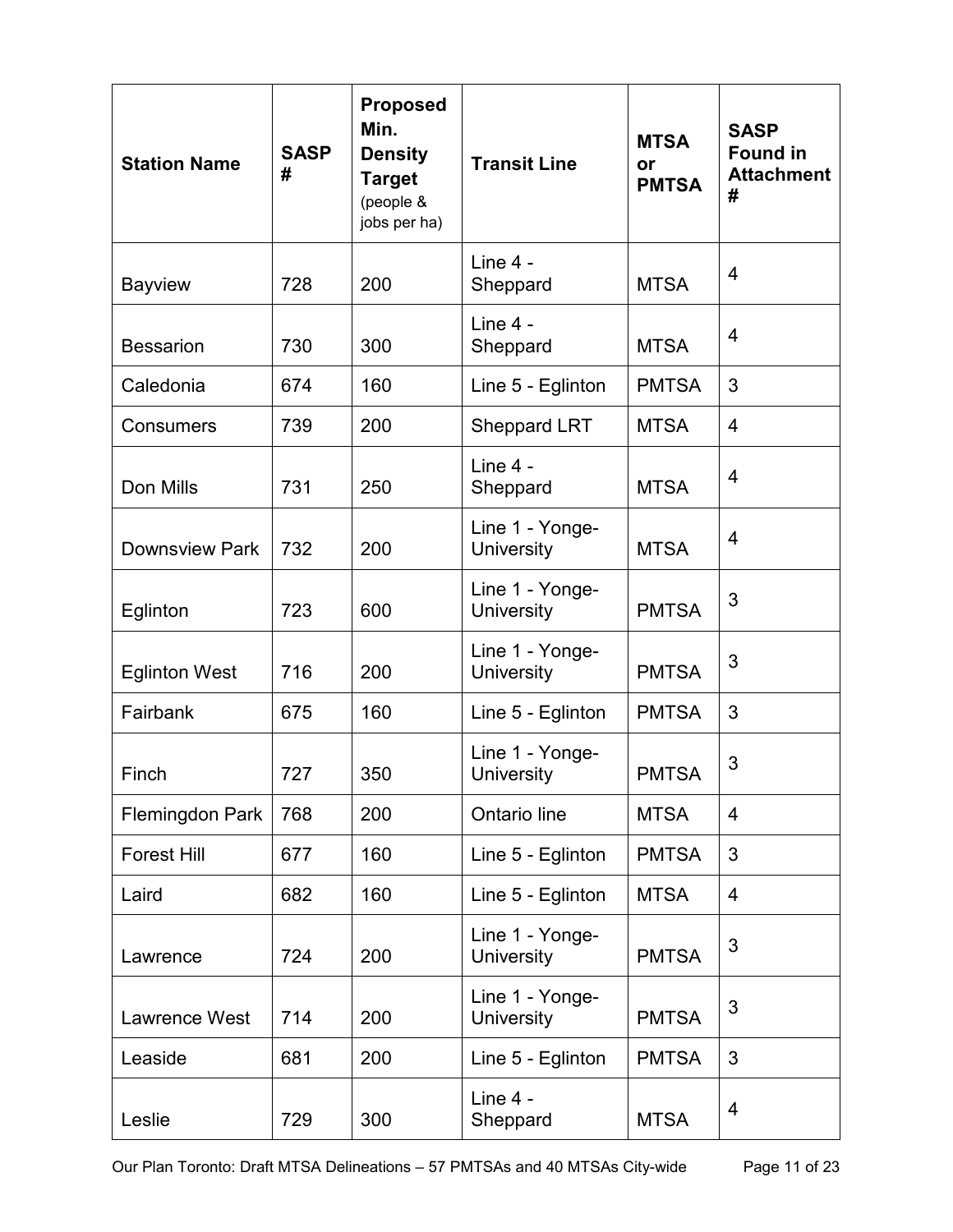| <b>Station Name</b>     | <b>SASP</b><br># | <b>Proposed</b><br>Min.<br><b>Density</b><br><b>Target</b><br>(people &<br>jobs per ha) | <b>Transit Line</b>                                  | <b>MTSA</b><br>or<br><b>PMTSA</b> | <b>SASP</b><br><b>Found in</b><br><b>Attachment</b><br># |
|-------------------------|------------------|-----------------------------------------------------------------------------------------|------------------------------------------------------|-----------------------------------|----------------------------------------------------------|
| <b>Mount Pleasant</b>   | 680              | 350                                                                                     | Line 5 - Eglinton                                    | <b>PMTSA</b>                      | 3                                                        |
| North York<br>Centre    | 726              | 400                                                                                     | Line 1 - Yonge-<br>University                        | <b>PMTSA</b>                      | 3                                                        |
| Oakwood                 | 676              | 160                                                                                     | Line 5 - Eglinton                                    | <b>PMTSA</b>                      | 3                                                        |
| O'Connor                | 665              | 200                                                                                     | Line 5 - Eglinton                                    | <b>PMTSA</b>                      | 3                                                        |
| Pharmacy<br>(Eglinton)  | 666              | 200                                                                                     | <b>PMTSA</b><br>Line 5 - Eglinton                    |                                   | 3                                                        |
| Pharmacy<br>(Sheppard)  | 740              | 160                                                                                     | <b>Sheppard LRT</b>                                  | <b>MTSA</b>                       | 4                                                        |
| <b>Science Centre</b>   | 683              | 200                                                                                     | Line 5 - Eglinton                                    | <b>MTSA</b>                       | 4                                                        |
| <b>Sheppard West</b>    | 711              | 200                                                                                     | Line 1 - Yonge-<br><b>University</b>                 | <b>MTSA</b>                       | 4                                                        |
| Sheppard-Yonge          | 725              | 350                                                                                     | Line 1 - Yonge-<br><b>PMTSA</b><br><b>University</b> |                                   | 3                                                        |
| Sloane                  | 686              | 160                                                                                     | Line 5 - Eglinton                                    | <b>MTSA</b>                       | 4                                                        |
| <b>Thorncliffe Park</b> | 767              | 200                                                                                     | <b>Ontario Line</b>                                  | <b>MTSA</b>                       | 4                                                        |
| <b>Victoria Park</b>    | 738              | 200                                                                                     | <b>Sheppard LRT</b>                                  | <b>MTSA</b>                       | 4                                                        |
| Wilson                  | 712              | 200                                                                                     | Line 1 - Yonge-<br><b>University</b>                 | <b>MTSA</b>                       | 4                                                        |
| Wynford                 | 685              | 200                                                                                     | Line 5 - Eglinton                                    | <b>MTSA</b>                       | 4                                                        |
| Yonge-Cummer            | 759              | 300                                                                                     | Line 1 - Yonge-<br><b>PMTSA</b><br><b>University</b> |                                   | 3                                                        |
| Yonge-Steeles           | 760              | 300                                                                                     | Line 1 - Yonge-<br><b>University</b><br><b>PMTSA</b> |                                   | 3                                                        |
| Yorkdale                | 713              | 200                                                                                     | Line 1 - Yonge-<br><b>University</b><br><b>PMTSA</b> |                                   | 3                                                        |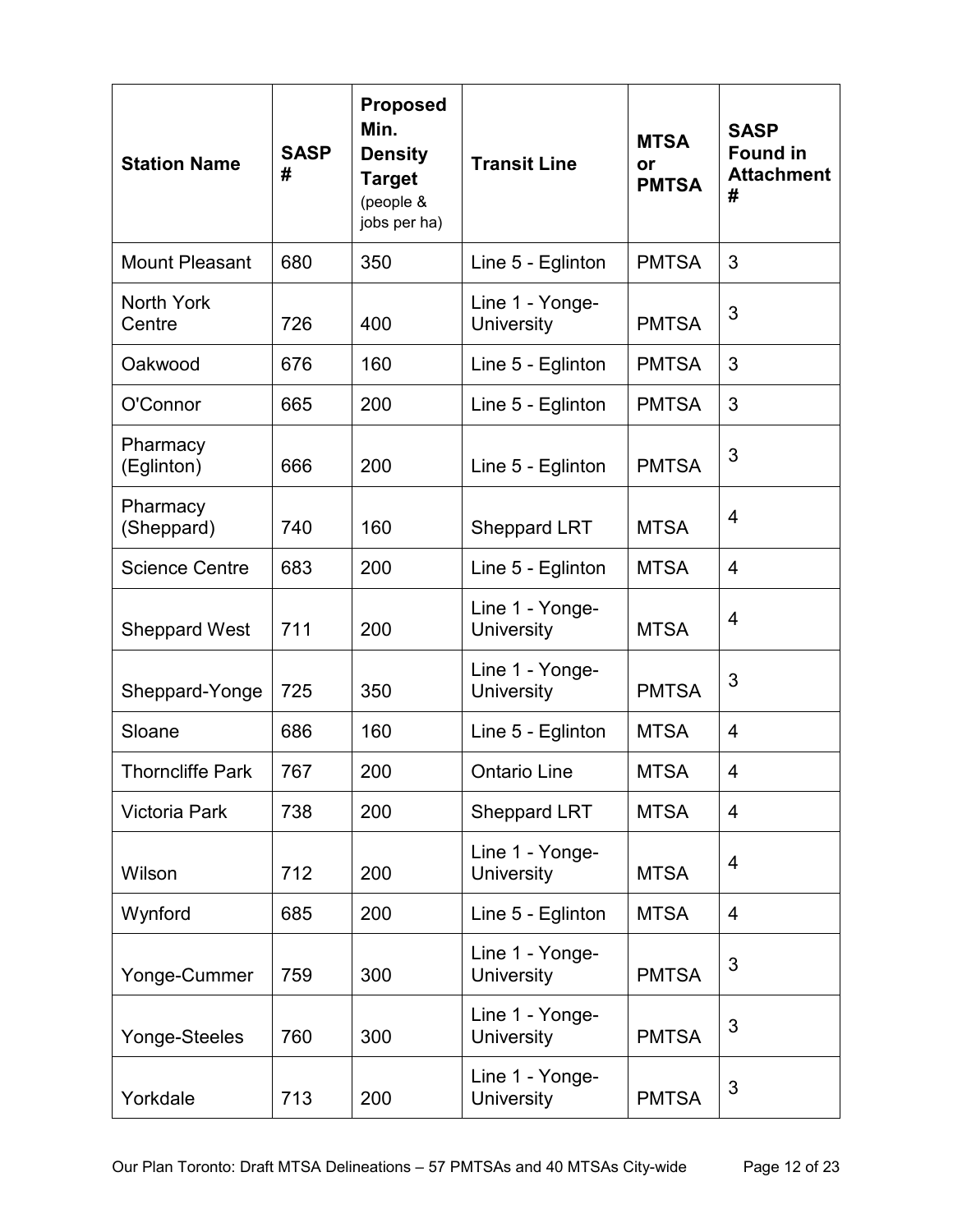#### **Table 3: Proposed MTSAs and PMTSAs in Scarborough District**

| <b>Station Name</b>             | <b>SASP</b><br># | <b>Proposed</b><br>Min.<br><b>Density</b><br><b>Target</b><br>(people &<br>jobs per ha) | <b>Transit Line</b>                                | <b>MTSA or</b><br><b>PMTSA?</b> | <b>SASP</b><br><b>Found in</b><br><b>Attachment</b><br># |
|---------------------------------|------------------|-----------------------------------------------------------------------------------------|----------------------------------------------------|---------------------------------|----------------------------------------------------------|
| Agincourt                       | 694              | 160                                                                                     | <b>Sheppard LRT</b>                                | <b>MTSA</b>                     | $\overline{4}$                                           |
| Allanford                       | 734              | 160                                                                                     | <b>Sheppard LRT</b>                                | <b>MTSA</b>                     | $\overline{4}$                                           |
| <b>Bay Mills</b>                | 743              | 160                                                                                     | <b>Sheppard LRT</b>                                | <b>MTSA</b>                     | $\overline{4}$                                           |
| <b>Birchmount</b><br>(Eglinton) | 669              | 200                                                                                     | Line 5 - Eglinton                                  | <b>PMTSA</b>                    | 3                                                        |
| <b>Birchmount</b><br>(Sheppard) | 733              | 160                                                                                     | <b>Sheppard LRT</b><br><b>MTSA</b>                 |                                 | $\overline{4}$                                           |
| <b>Eglinton GO</b>              | 625              | 150                                                                                     | <b>GO</b> - Lakeshore                              | <b>PMTSA</b>                    | 3                                                        |
| <b>Golden Mile</b>              | 668              | 200                                                                                     | Line 5 - Eglinton<br><b>PMTSA</b>                  |                                 | 3                                                        |
| Guildwood GO                    | 641              | 150                                                                                     | GO - Lakeshore<br><b>PMTSA</b>                     |                                 | 3                                                        |
| Hakimi Lebovic                  | 667              | 200                                                                                     | Line 5 - Eglinton<br><b>PMTSA</b>                  |                                 | 3                                                        |
| lonview                         | 664              | 160                                                                                     | Line 5 - Eglinton                                  | <b>PMTSA</b>                    | 3                                                        |
| Kennedy<br>(Sheppard)           | 735              | 160                                                                                     | <b>Sheppard LRT</b>                                | <b>MTSA</b>                     | 4                                                        |
| Kennedy<br>(Subway)             | 647              | 200                                                                                     | Line 2 - Bloor-<br>Danforth/Eglinton<br><b>LRT</b> | <b>PMTSA</b>                    | 3                                                        |
| Malvern<br>Progress             | 750              | 160                                                                                     | <b>Sheppard LRT</b>                                | <b>MTSA</b>                     | $\overline{4}$                                           |
| Markham                         | 749              | 160                                                                                     | Sheppard LRT                                       | <b>MTSA</b>                     | $\overline{4}$                                           |
| <b>Massie</b>                   | 748              | 160                                                                                     | <b>Sheppard LRT</b>                                | <b>MTSA</b>                     | $\overline{4}$                                           |
| <b>McCowan</b>                  | 745              | 200                                                                                     | <b>Sheppard LRT</b>                                | <b>MTSA</b>                     | 4                                                        |
| Milliken                        | 709              | 150                                                                                     | <b>GO - Stouffville</b>                            | <b>MTSA</b>                     | $\overline{4}$                                           |
| Morningside                     | 756              | 160                                                                                     | <b>Sheppard LRT</b><br><b>MTSA</b>                 |                                 | $\overline{4}$                                           |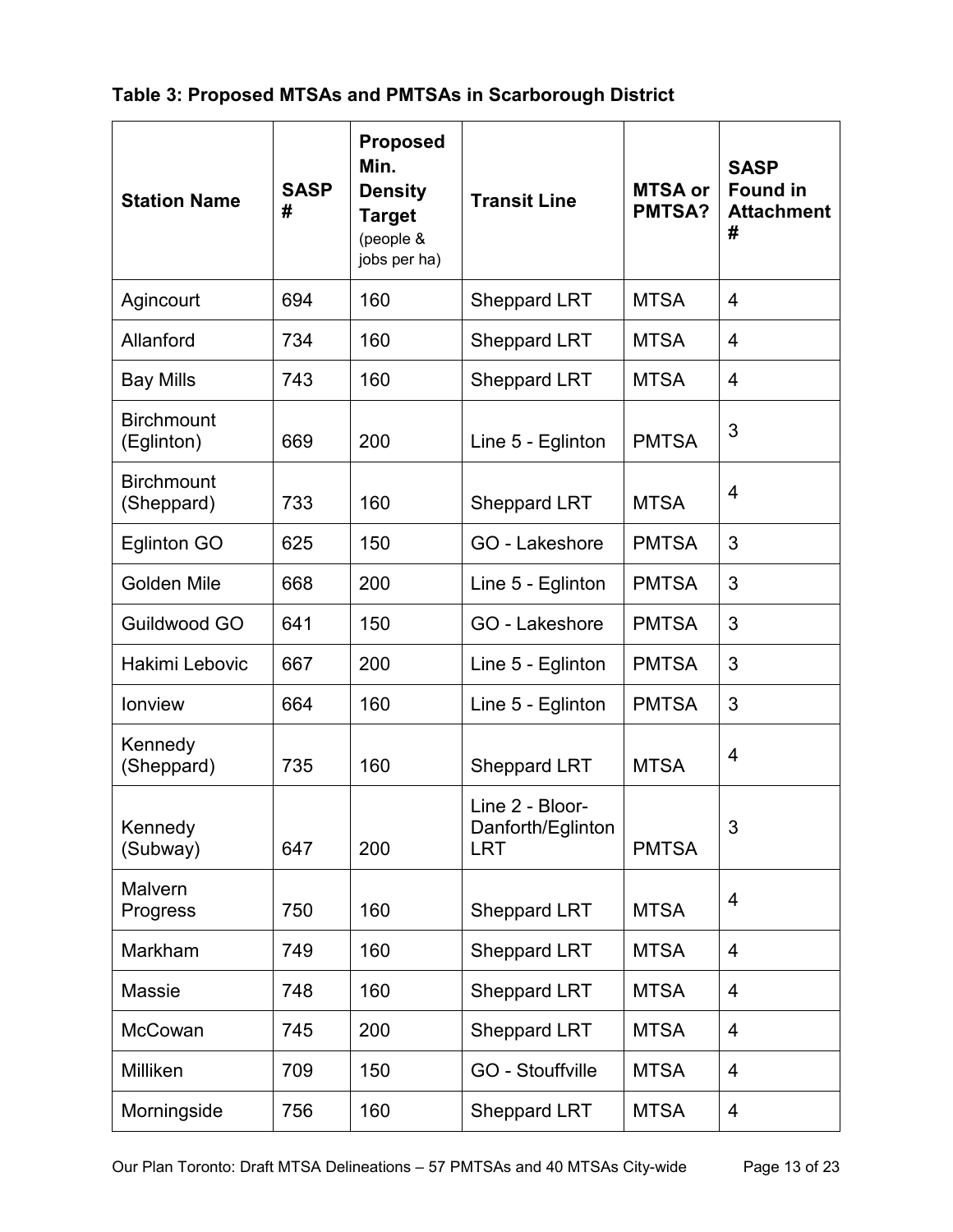| <b>Station Name</b>    | <b>SASP</b><br># | <b>Proposed</b><br>Min.<br><b>Density</b><br><b>Target</b><br>(people &<br>jobs per ha) | <b>Transit Line</b>                | <b>MTSA or</b><br><b>PMTSA?</b> | <b>SASP</b><br><b>Found in</b><br><b>Attachment</b><br># |
|------------------------|------------------|-----------------------------------------------------------------------------------------|------------------------------------|---------------------------------|----------------------------------------------------------|
| O'Connor               | 665              | 200                                                                                     | Line 5 - Eglinton                  | <b>PMTSA</b>                    | 3                                                        |
| Palmdale               | 741              | 160                                                                                     | <b>Sheppard LRT</b>                | <b>MTSA</b>                     | $\overline{4}$                                           |
| Pharmacy<br>(Eglinton) | 666              | 200                                                                                     | Line 5 - Eglinton                  | <b>PMTSA</b>                    | 3                                                        |
| Pharmacy<br>(Sheppard) | 740              | 160                                                                                     | <b>Sheppard LRT</b>                | <b>MTSA</b>                     | $\overline{4}$                                           |
| Scarborough<br>Centre  | 662              | 200                                                                                     | Line 2 - Bloor-<br>Danforth        | <b>PMTSA</b>                    | 3                                                        |
| Scarborough GO         | 624              | 150                                                                                     | GO - Lakeshore /<br>Stouffville    | <b>PMTSA</b>                    | 3                                                        |
| Shorting               | 746              | 160                                                                                     | <b>Sheppard LRT</b>                | <b>MTSA</b>                     | $\overline{4}$                                           |
| <b>Victoria Park</b>   | 738              | 200                                                                                     | <b>Sheppard LRT</b>                | <b>MTSA</b>                     | $\overline{4}$                                           |
| Warden<br>(Sheppard)   | 742              | 160                                                                                     | <b>Sheppard LRT</b>                | <b>MTSA</b>                     | $\overline{4}$                                           |
| Warden<br>(Subway)     | 648              | 200                                                                                     | Line 2 - Bloor-<br>Danforth        | <b>PMTSA</b>                    | 3                                                        |
| <b>White Haven</b>     | 747              | 160                                                                                     | <b>MTSA</b><br><b>Sheppard LRT</b> |                                 | $\overline{4}$                                           |

# **Table 4: Proposed MTSAs and PMTSAs in Toronto and East York District**

| <b>Station Name</b> | <b>SASP</b><br># | <b>Proposed</b><br>Min.<br><b>Density</b><br><b>Target</b><br>(people &<br>jobs per ha) | <b>Transit Line</b> | <b>MTSA</b><br>or<br><b>PMTSA</b> | <b>SASP</b><br><b>Found in</b><br><b>Attachment</b><br># |
|---------------------|------------------|-----------------------------------------------------------------------------------------|---------------------|-----------------------------------|----------------------------------------------------------|
| Caledonia           | 674              | 160                                                                                     | Line 5 - Eglinton   | <b>PMTSA</b>                      | -3                                                       |
| Corktown            | 764              | 400                                                                                     | <b>Ontario Line</b> | <b>PMTSA</b>                      | -3                                                       |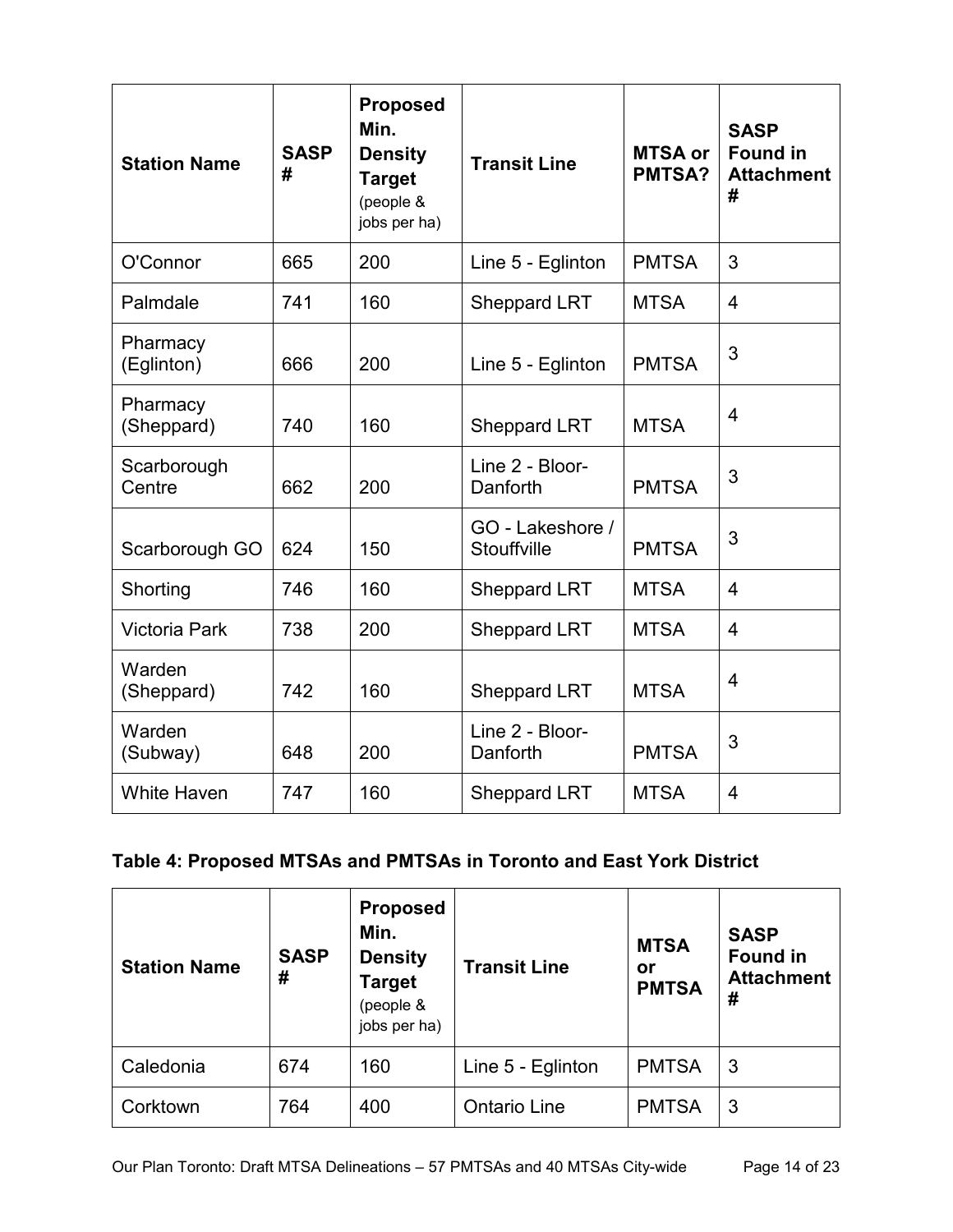| <b>Station Name</b>    | <b>SASP</b><br># | <b>Proposed</b><br>Min.<br><b>Density</b><br><b>Target</b><br>(people &<br>jobs per ha) | <b>Transit Line</b>                  | <b>MTSA</b><br>or<br><b>PMTSA</b> | <b>SASP</b><br><b>Found in</b><br><b>Attachment</b><br># |
|------------------------|------------------|-----------------------------------------------------------------------------------------|--------------------------------------|-----------------------------------|----------------------------------------------------------|
| Cosburn                | 766              | 200                                                                                     | <b>Ontario Line</b>                  | <b>MTSA</b>                       | 4                                                        |
| <b>Davisville</b>      | 722              | 350                                                                                     | Line 1 - Yonge-<br><b>University</b> | <b>PMTSA</b>                      | 3                                                        |
| Dupont                 | 718              | 200                                                                                     | Line 1 - Yonge-<br><b>University</b> | <b>PMTSA</b>                      | 3                                                        |
| <b>East Harbour</b>    | 688              | 300                                                                                     | GO - Lakeshore /<br>Stouffville      | <b>PMTSA</b>                      | 3                                                        |
| Eglinton               | 723              | 600                                                                                     | Line 1 - Yonge-<br><b>University</b> | <b>PMTSA</b>                      | 3                                                        |
| <b>Eglinton West</b>   | 716              | 200                                                                                     | Line 1 - Yonge-<br><b>University</b> | <b>PMTSA</b>                      | 3                                                        |
| <b>Exhibition</b>      | 693              | 250                                                                                     | GO - Lakeshore                       | <b>PMTSA</b>                      | 3                                                        |
| Fairbank               | 675              | 160                                                                                     | Line 5 - Eglinton                    | <b>PMTSA</b>                      | 3                                                        |
| <b>Forest Hill</b>     | 677              | 160                                                                                     | Line 5 - Eglinton                    | <b>PMTSA</b>                      | 3                                                        |
| Front-Spadina          | 691              | 400                                                                                     | GO - Barrie                          | <b>PMTSA</b>                      | 3                                                        |
| Gerrard-Carlaw         | 689              | 300                                                                                     | <b>Ontario Line</b>                  | <b>PMTSA</b>                      | 3                                                        |
| King-Bathurst          | 761              | 400                                                                                     | <b>Ontario Line</b>                  | <b>PMTSA</b>                      | 3                                                        |
| King-Liberty           | 687              | 250                                                                                     | GO - Kitchener                       | <b>PMTSA</b>                      | 3                                                        |
| Leslieville            | 765              | 300                                                                                     | <b>Ontario Line</b>                  | <b>PMTSA</b>                      | 3                                                        |
| <b>Moss Park</b>       | 763              | 400                                                                                     | <b>Ontario Line</b>                  | <b>PMTSA</b>                      | 3                                                        |
| <b>Mount Pleasant</b>  | 680              | 350                                                                                     | Line 5 - Eglinton                    | <b>PMTSA</b>                      | 3                                                        |
| Oakwood                | 676              | 160                                                                                     | Line 5 - Eglinton                    | <b>PMTSA</b>                      | 3                                                        |
| O'Connor               | 665              | 200                                                                                     | Line 5 - Eglinton                    | <b>PMTSA</b>                      | 3                                                        |
| Pharmacy<br>(Eglinton) | 666              | 200                                                                                     | Line 5 - Eglinton                    | <b>PMTSA</b>                      | 3                                                        |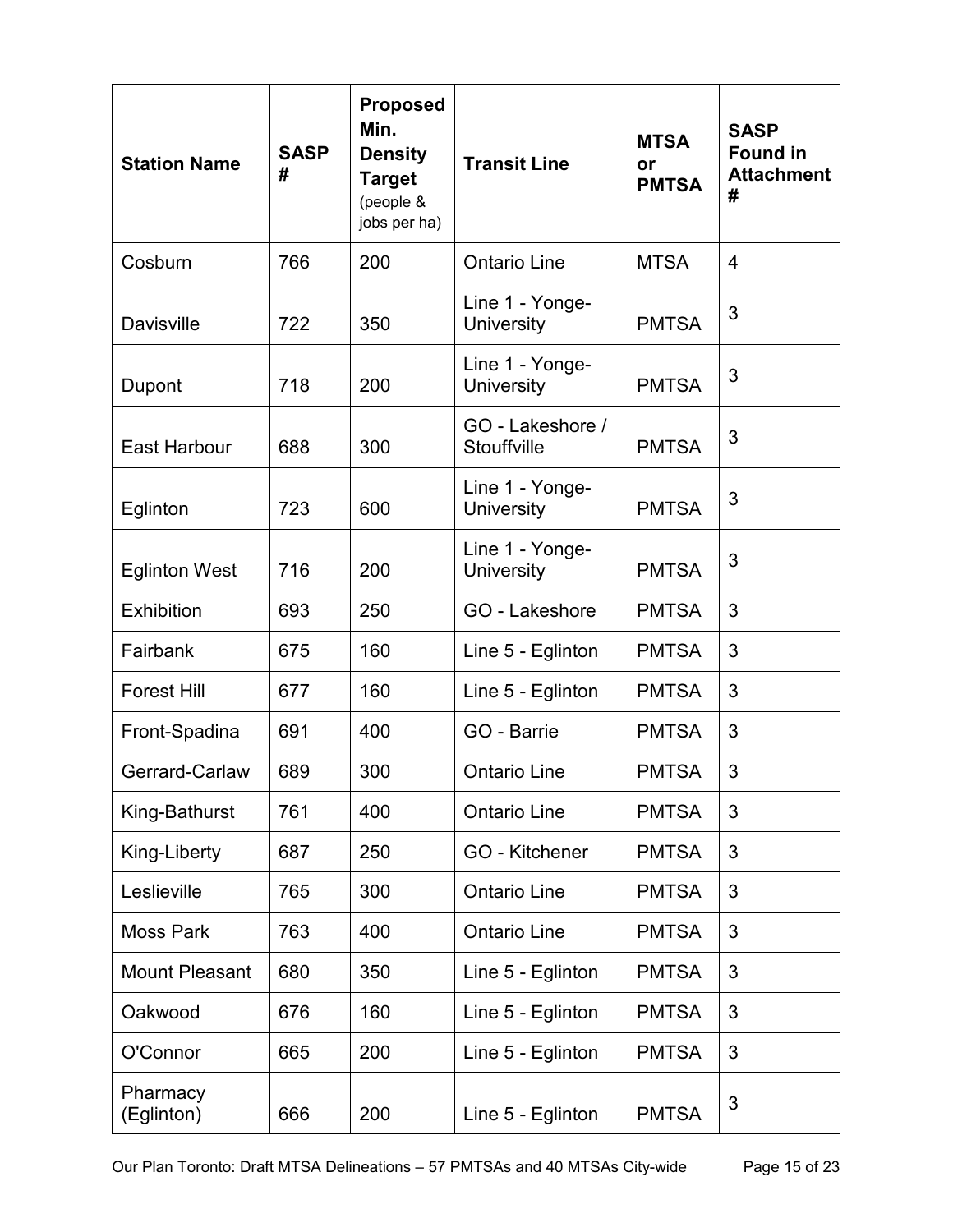| <b>Station Name</b>  | <b>SASP</b><br># | <b>Proposed</b><br>Min.<br><b>Density</b><br><b>Target</b><br>(people &<br>jobs per ha) | <b>Transit Line</b>                  | <b>MTSA</b><br><b>or</b><br><b>PMTSA</b> | <b>SASP</b><br><b>Found in</b><br><b>Attachment</b><br># |
|----------------------|------------------|-----------------------------------------------------------------------------------------|--------------------------------------|------------------------------------------|----------------------------------------------------------|
| Queen-Spadina        | 762              | 400                                                                                     | <b>Ontario Line</b>                  | <b>PMTSA</b>                             | 3                                                        |
| Rosedale             | 719              | 200                                                                                     | Line 1 - Yonge-<br>University        | <b>PMTSA</b>                             | 3                                                        |
| <b>St Clair</b>      | 721              | 300                                                                                     | Line 1 - Yonge-<br><b>University</b> | <b>PMTSA</b>                             | 3                                                        |
| <b>St Clair West</b> | 717              | 200                                                                                     | Line 1 - Yonge-<br><b>University</b> | <b>PMTSA</b>                             | 3                                                        |
| Summerhill           | 720              | 200                                                                                     | Line 1 - Yonge-<br>University        | <b>PMTSA</b>                             | 3                                                        |

#### **3. Authorized Use of Land**

The draft SASPs acknowledge the authorized uses of land that are set out through the Official Plan land use designations, relevant Secondary Plans and existing SASPs, if applicable, at individual stations.

#### **4. Minimum Development Densities (FSI or minimum units)**

The 57 draft SASPs identified as PMTSAs (identified in Tables 1, 2, 3 & 4) include a "minimum development density", in accordance with Section 16(15) of the Planning Act. City Planning has identified the minimum density using floor space indices (FSI), or a minimum number of units per site for all developable lands, excluding streets. Generally, the minimum densities are defined at a block level and applied on a sitespecific basis. The minimum densities, expressed in FSI, are shown on 'Map 2' of the SASPs in Attachment 3. The minimum densities do not propose any changes to maximum development permissions on lands within the delineated areas, and all applicable Official Plan policies, including Secondary Plans and Site and Area Specific Policies would continue to apply on individual sites.

#### **Next Steps**

The 97 proposed MTSA/PMTSAs presented in this report represent a subset of the approximately 180 potential MTSA/PMTSAs City-wide. Draft OPA 570 (Attachment 3) and Draft OPA 575 (Attachment 4) will be used for the basis of consultation.

Upon adoption by Council and approval by the Minister, PMTSA delineations and minimum development densities will assist in advancing the equity-based objective of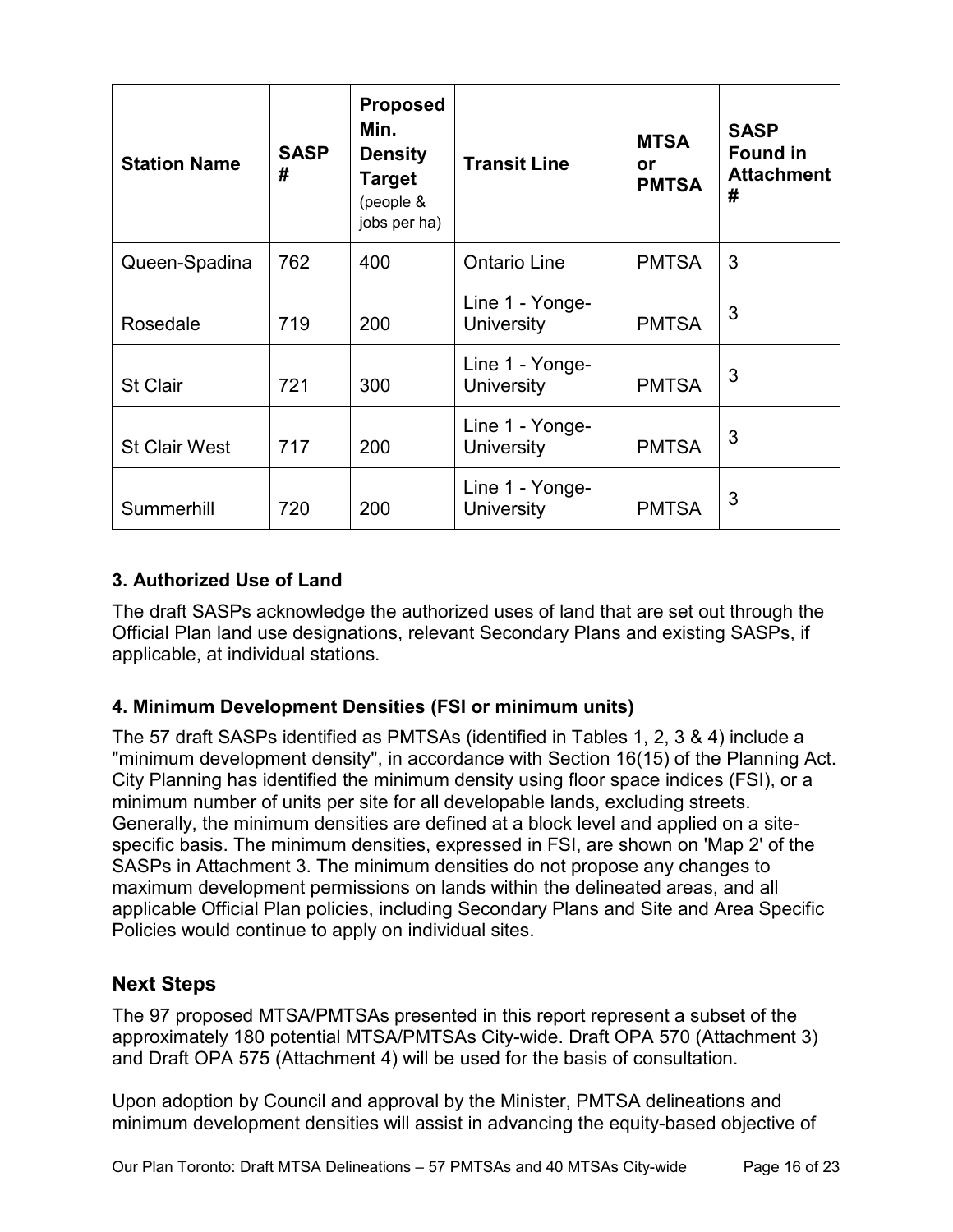the City's Growth Plan Conformity work program. PMTSAs establish the necessary policies to implement inclusionary zoning and will provide up to date expectations for minimum densities within the areas delineated.

All 97 proposed MTSA/PMTSAs meet or exceed the minimum planned density requirements outlined in the Growth Plan. Upon completion of consultation and engagement, staff will recommend Site and Area Specific Policies to be adopted within a new Chapter 8 of the Official Plan. It is anticipated that the recommended SASPs will be brought forward in the second quarter of 2022. Staff will report to Planning and Housing Committee on the results of consultation, including any commentary from members of the public and stakeholders on the desire for local area studies that would examine the underlying development framework for these areas.

To assist consultation and capacity building on the MTSA/PMTSA work stream, staff and retained engagement consultants (Dillon Consulting Limited) developed an interactive engagement tool where members of the public can access information and provide their comments in a virtual format. The interactive engagement tool can be accessed at this link:

<https://storymaps.arcgis.com/stories/b27b774fe9f04047b14956f689a7762f>

#### **MTSA/PMTSAs Requiring More Detailed Planning Analysis**

Staff have identified 14 potential MTSA/PMTSAs that do not currently meet the established minimum density targets set out in the Growth Plan. These 14 station areas were not included in the City's request for lower density targets [\(Item PH27.5\)](http://app.toronto.ca/tmmis/viewAgendaItemHistory.do?item=2021.PH27.5), which are currently out for consultation. The list of these 14 stations are provided in Attachment 5. Staff will report back on the status of these station areas, with an approach to undertake the necessary planning work to bring them into conformity with the Growth Plan.

#### **CONTACT**

Joshua Wise, Planner, Strategic Initiatives, Policy & Analysis, City Planning Division, 416-392-4787, [Joshua.Wise@Toronto.ca](mailto:Joshua.Wise@Toronto.ca)

Philip Parker, Senior Planner, Strategic Initiatives, Policy & Analysis, City Planning Division, 416-338-4161, [Philip.Parker@toronto.ca](mailto:Philip.Parker@toronto.ca)

#### **SIGNATURE**

Gregg Lintern, MCIP, RPP Chief Planner and Executive Director City Planning Division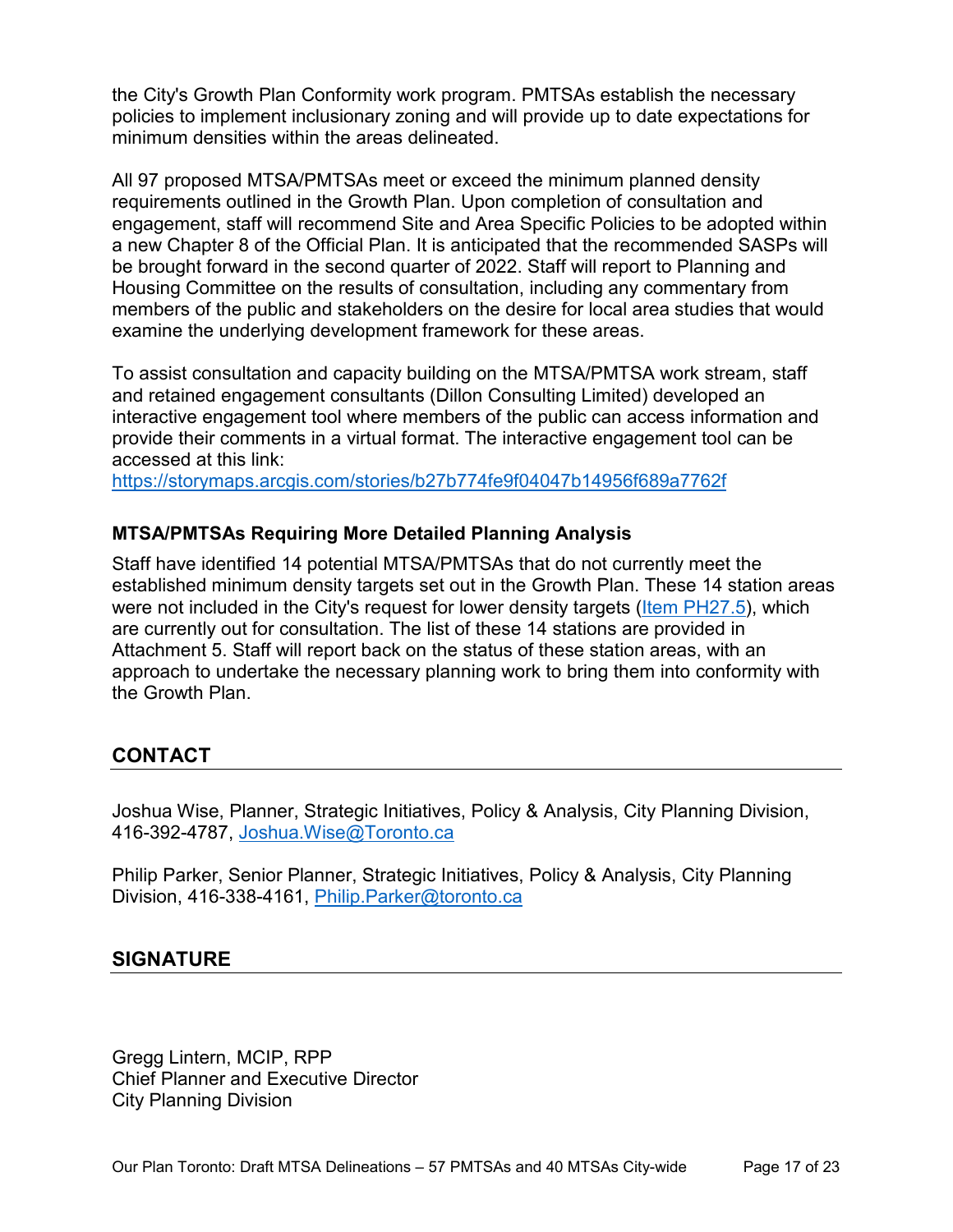Attachment 1: Frequently Used Terms Attachment 2: Draft OPA 570 and Draft OPA 575 Key Map Attachment 3: Draft OPA 570 - 57 PMTSAs City-wide Attachment 4: Draft OPA 575 – 40 MTSAs City-wide Attachment 5: List of 14 Station Areas requiring Local Area Studies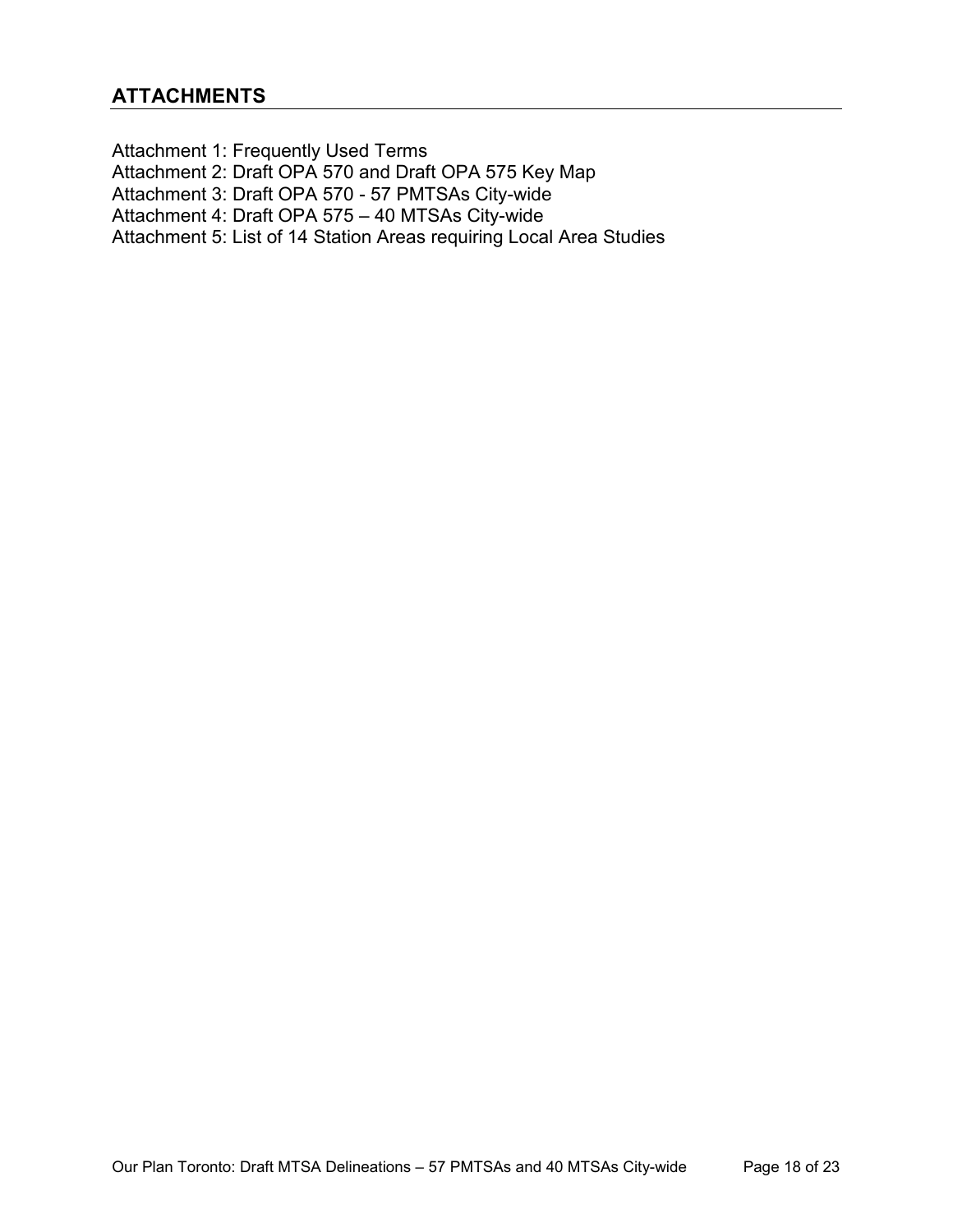#### **Attachment 1: Frequently Used Terms**

Provided below are frequently used terms and their general definition as it relates to the City of Toronto. Official definitions are located in provincial policy documents and planning legislation, where applicable.

#### **Inclusionary Zoning (IZ)**

Inclusionary zoning is an affordable housing tool that links the production of affordable housing to the production of market-rate housing. The ability to implement inclusionary zoning is limited to Protected Major Transit Station Areas (PMTSAs) or areas where the Minister has ordered a Development Permit System.

#### **Major Transit Station Area (MTSA)**

The City has approximately 180 potential MTSAs, which are defined as areas within an approximate 500-800 metre radius of an existing or planned transit station and representing a 10-minute walk. The Growth Plan (2019) prescribes the following minimum density targets for MTSAs: 200 residents and jobs per hectare for subways; 160 residents and jobs per hectare for light rail transit; and 150 residents and jobs for GO Transit rail.

#### **Municipal Comprehensive Review (MCR)**

The Places to Grow Act and the Planning Act require that municipalities undertake a Municipal Comprehensive Review (MCR) and Growth Plan conformity exercise and bring official plans into conformity with the Growth Plan on or by July 1, 2022. The MCR can take the form of a new official plan or an official plan amendment that the City must initiate. The MCR is required under section 26 of the Planning Act, which specifies that the Minister of Municipal Affairs and Housing is the approval authority. The Minister's approval is not appealable to the Local Planning Appeal Tribunal.

#### **Protected Major Transit Station Area (PMTSA)**

Protected Major Transit Station areas (PMTSAs) will be a subset of all the approximately 180 potential MTSAs that the City may delineate. PMTSAs are different because Council can adopt the delineations and densities in advance of the completion of the next Municipal Comprehensive Review. PMTSAs put into place a detailed planning framework that identifies permitted uses and minimum densities with respect to buildings and structures within the delineated area. This level of specificity is akin to provisions contained within an area zoning by-law, which is not required for MTSAs. Bill 108 allows municipalities to apply Inclusionary Zoning to PMTSAs.

#### **Urban Growth Centre (UGC)**

Urban Growth Centre (UGC) are shown in Schedule 4 in the Growth Plan (2019). UGCs must have plans in place to achieve 400 residents and jobs combined per hectare by 2031 or earlier. Toronto contains five UGCs, each of which is delineated through a Secondary Plan: North York Centre, Yonge and Eglinton Centre, Scarborough Centre, Downtown Toronto Centre, and Etobicoke Centre.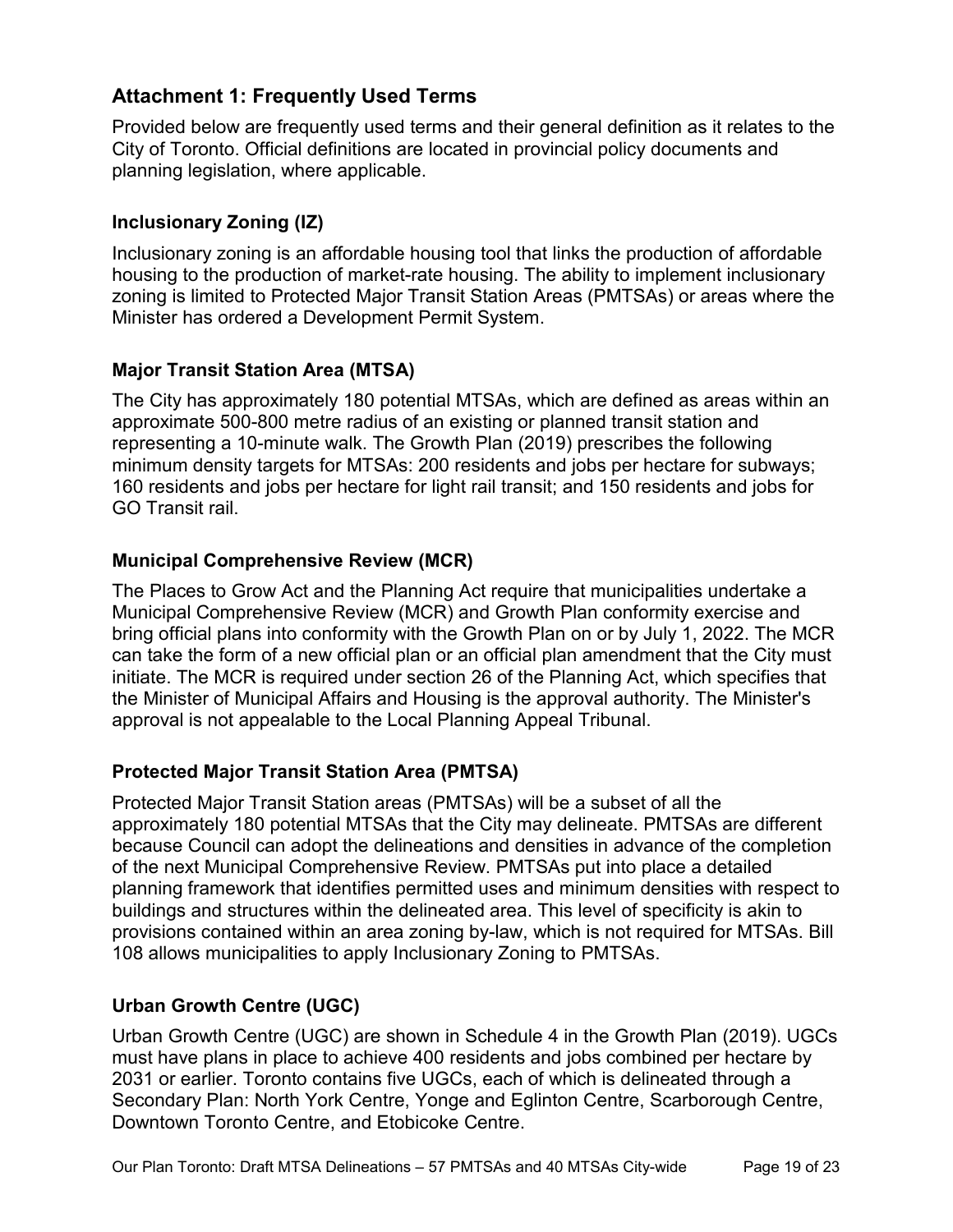

# **Attachment 2: Draft OPA 570 and Draft OPA 575 Key Map**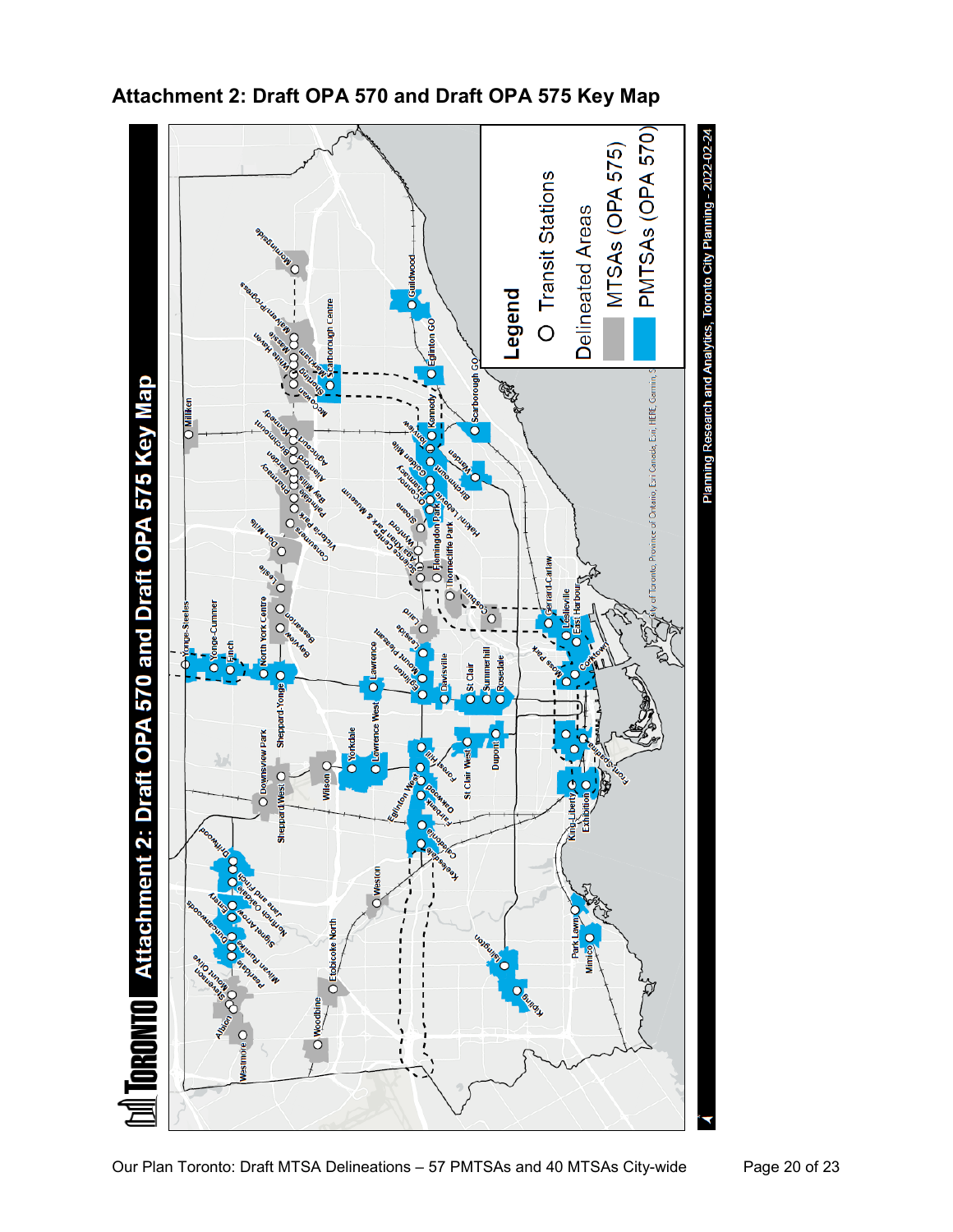# **Attachment 3: Draft OPA 570 - 57 PMTSAs City-wide**

(Provided separately)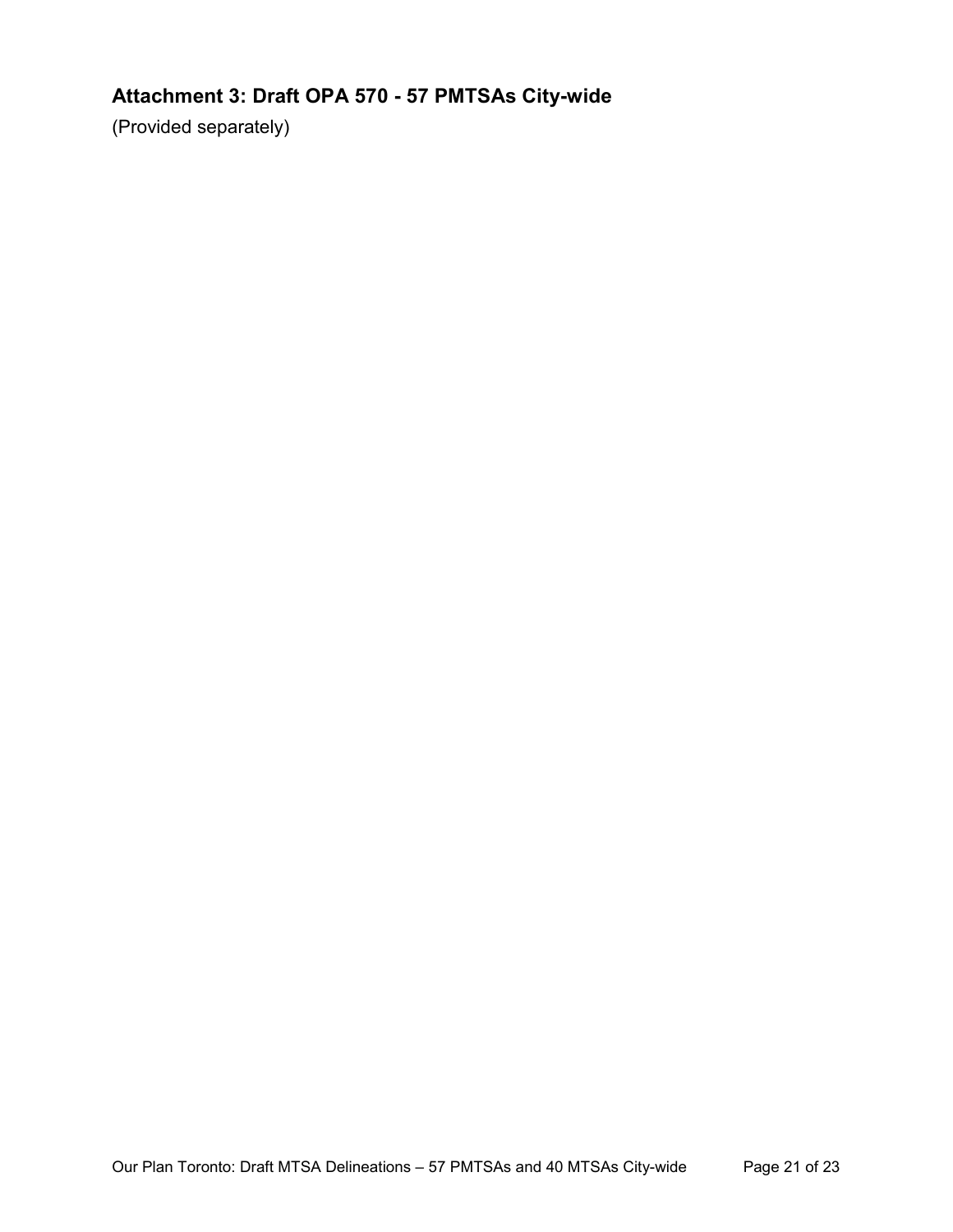# **Attachment 4: Draft OPA 575 – 40 MTSAs (City-wide)**

(Provided separately)